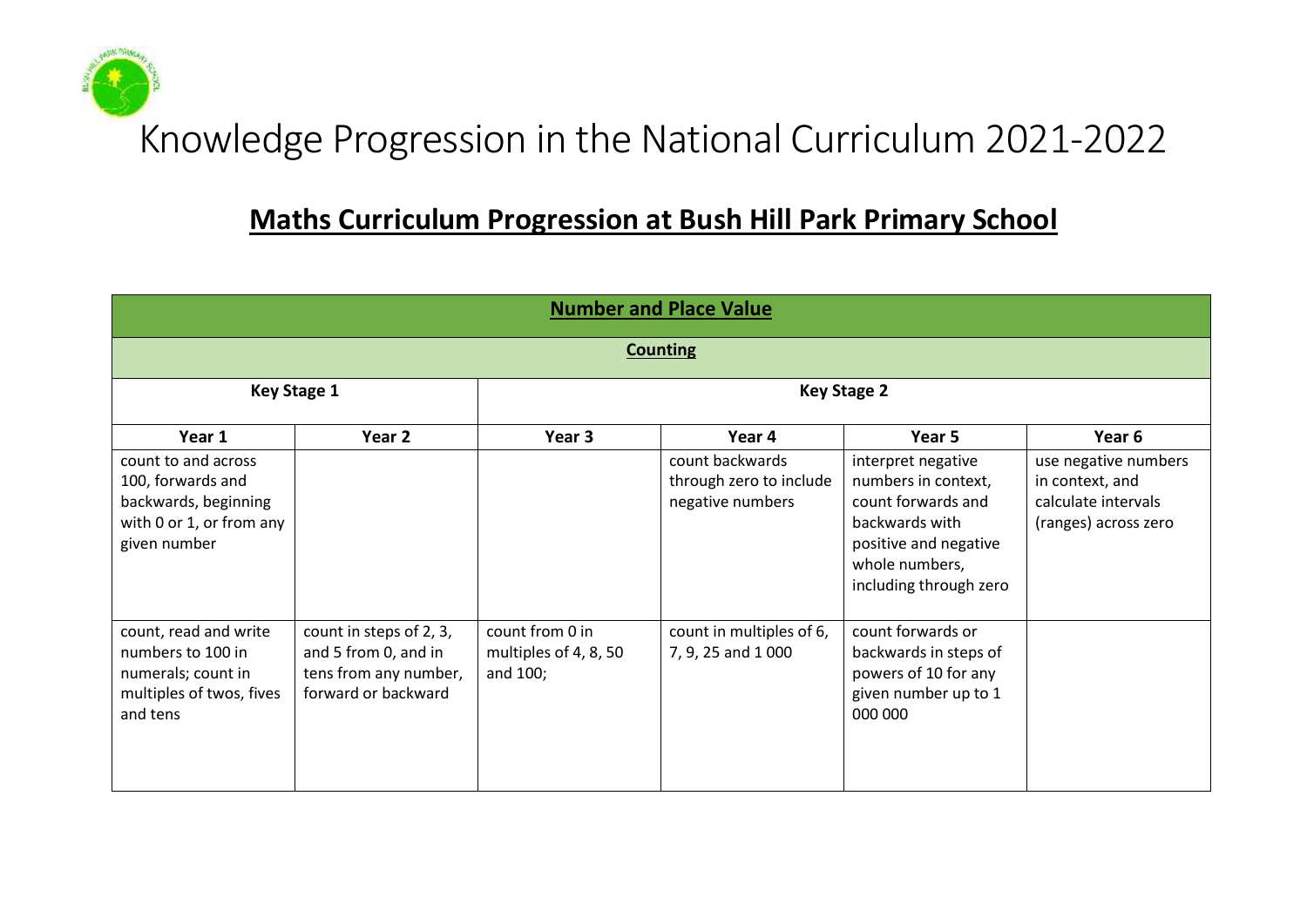

| given a number,<br>identify one more and<br>onless                                                                  |                                                                                                                    | find 10 or 100 more or<br>less than a given<br>number                             | find 1 000 more or less<br>than a given number                                                                                                                   |                                                                                                                                                                    |                                                                                                                                                                  |  |  |  |
|---------------------------------------------------------------------------------------------------------------------|--------------------------------------------------------------------------------------------------------------------|-----------------------------------------------------------------------------------|------------------------------------------------------------------------------------------------------------------------------------------------------------------|--------------------------------------------------------------------------------------------------------------------------------------------------------------------|------------------------------------------------------------------------------------------------------------------------------------------------------------------|--|--|--|
|                                                                                                                     |                                                                                                                    |                                                                                   | <b>Comparing Numbers</b>                                                                                                                                         |                                                                                                                                                                    |                                                                                                                                                                  |  |  |  |
| use the language of:<br>equal to, more than,<br>less than (fewer), most,<br>least                                   | compare and order<br>numbers from 0 up to<br>100; use <, > and =<br>signs                                          | compare and order<br>numbers up to 1000                                           | order and compare<br>numbers beyond 1 000<br>compare numbers with<br>the same number of<br>decimal places up to two<br>decimal places<br>(copied from Fractions) | read, write, order and<br>compare numbers to at<br>least 1 000 000 and<br>determine the value of<br>each digit<br>(appears also in Reading<br>and Writing Numbers) | read, write, order and<br>compare numbers up<br>to<br>10 000 000 and<br>determine the value of<br>each digit (appears also<br>in Reading and Writing<br>Numbers) |  |  |  |
|                                                                                                                     |                                                                                                                    |                                                                                   | Identifying, Representing and Estimating Numbers                                                                                                                 |                                                                                                                                                                    |                                                                                                                                                                  |  |  |  |
| identify and represent<br>numbers using objects<br>and pictorial<br>representations<br>including the number<br>line | identify, represent and<br>estimate numbers<br>using different<br>representations,<br>including the number<br>line | identify, represent and<br>estimate numbers<br>using different<br>representations | identify, represent and<br>estimate numbers<br>using different<br>representations                                                                                |                                                                                                                                                                    |                                                                                                                                                                  |  |  |  |
|                                                                                                                     | Reading and Writing Numbers (including roman numerals)                                                             |                                                                                   |                                                                                                                                                                  |                                                                                                                                                                    |                                                                                                                                                                  |  |  |  |
| read and write<br>numbers from 1 to 20<br>in numerals and words.                                                    | read and write<br>numbers to at least 100<br>in numerals and in<br>words                                           | read and write<br>numbers up to 1 000 in<br>numerals and in words                 |                                                                                                                                                                  | read, write, order and<br>compare numbers to at<br>least 1 000 000 and<br>determine the value of<br>each digit                                                     | read, write, order and<br>compare numbers up<br>to                                                                                                               |  |  |  |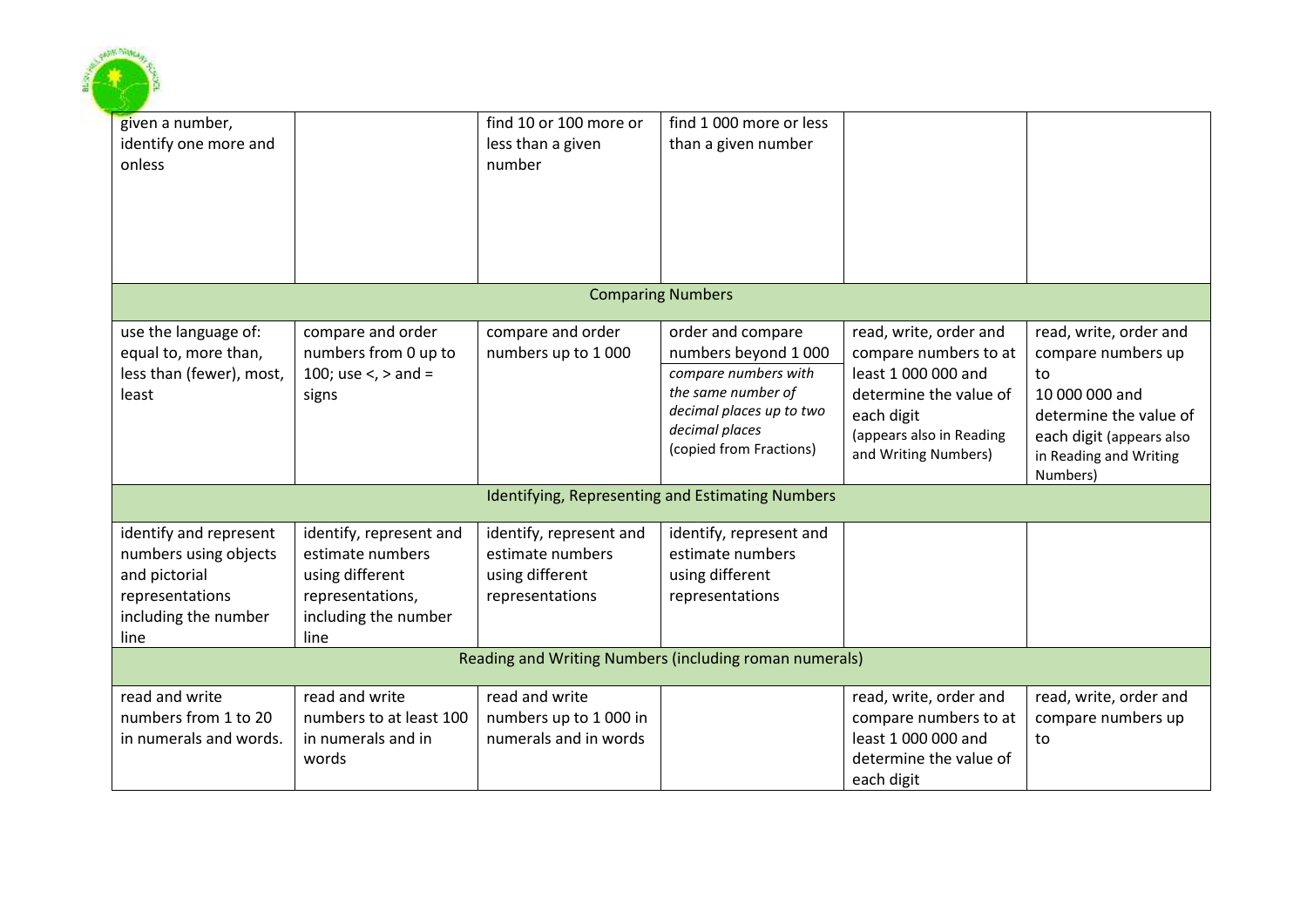

*identifying the value of the digits in the answer as* 

(copied from Fractions)

*units, tenths and hundredths* 

Rounding

10 000 000 and

each digit (appears also in Understanding Place

Value)

to

determine the value of

read, write, order and compare numbers up

determine the value of each digit (appears also in Reading and Writing

*identify the value of each digit to three decimal places and multiply and divide numbers by 10, 100* 

*1 000 where the answers are up to three decimal places* (copied from

10 000 000 and

Numbers)

*and*

Fractions)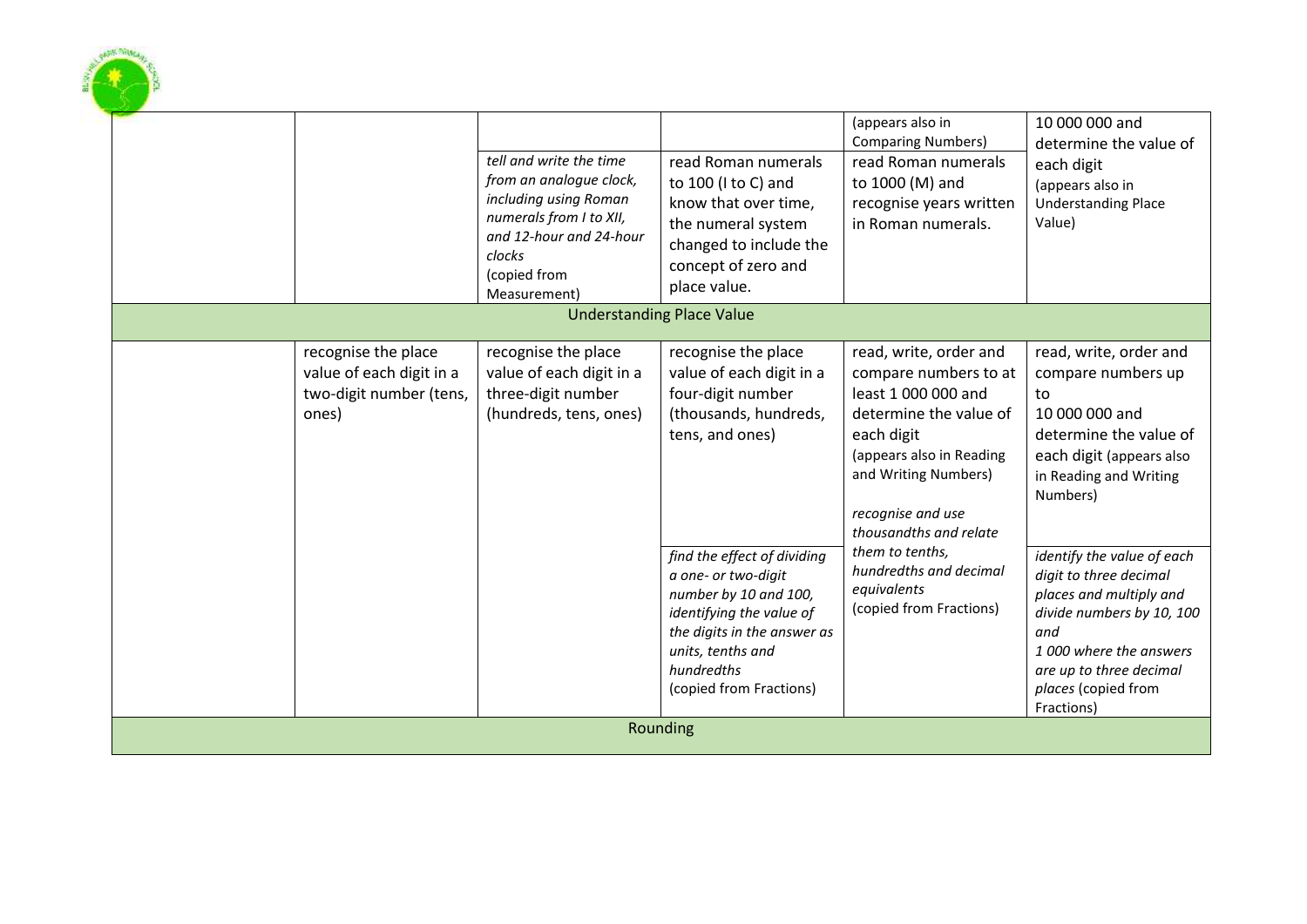|  |                       |                        | round any number to                             | round any number up                                 | round any whole                                |
|--|-----------------------|------------------------|-------------------------------------------------|-----------------------------------------------------|------------------------------------------------|
|  |                       |                        | the nearest 10, 100 or 1<br>000                 | to 1 000 000 to the<br>nearest 10, 100, 1000,       | number to a required<br>degree of accuracy     |
|  |                       |                        |                                                 | 10 000 and 100 000                                  |                                                |
|  |                       |                        |                                                 |                                                     |                                                |
|  |                       |                        | round decimals with one<br>decimal place to the | round decimals with two<br>decimal places to the    | solve problems which<br>require answers to be  |
|  |                       |                        | nearest whole number                            | nearest whole number                                | rounded to specified                           |
|  |                       |                        | (copied from Fractions)                         | and to one decimal place<br>(copied from Fractions) | degrees of accuracy<br>(copied from Fractions) |
|  |                       |                        |                                                 |                                                     |                                                |
|  |                       |                        | <b>Problem Solving</b>                          |                                                     |                                                |
|  | use place value and   | solve number problems  | solve number and                                | solve number problems                               | solve number and                               |
|  | number facts to solve | and practical problems | practical problems that                         | and practical problems                              | practical problems that                        |
|  | problems              | involving these ideas. | involve all of the above                        | that involve all of the                             | involve all of the above                       |
|  |                       |                        | and with increasingly                           | above                                               |                                                |
|  |                       |                        | large positive numbers                          |                                                     |                                                |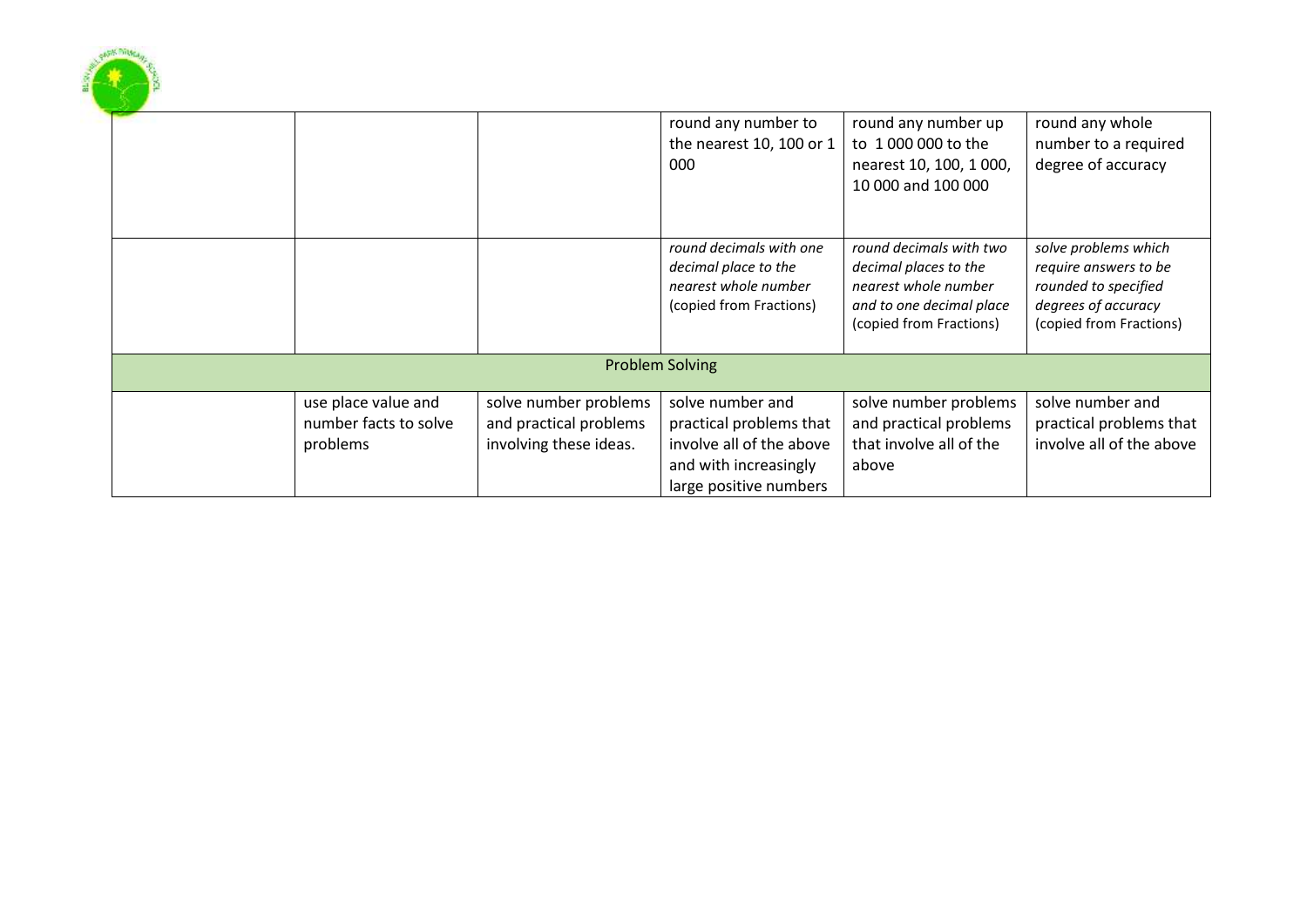

#### **Addition and Subtraction**

**Number Bonds**

|                       | <b>Key Stage 1</b>             | <b>Key Stage 2</b>               |                           |                       |                         |  |
|-----------------------|--------------------------------|----------------------------------|---------------------------|-----------------------|-------------------------|--|
| Year 1                | Year 2                         | Year 3                           | Year 4                    | Year 5                | Year 6                  |  |
| represent and use     | recall and use addition        |                                  |                           |                       |                         |  |
| number bonds and      | and subtraction facts to       |                                  |                           |                       |                         |  |
| related subtraction   | 20 fluently, and derive        |                                  |                           |                       |                         |  |
| facts within 20       | and use related facts          |                                  |                           |                       |                         |  |
|                       | up to 100                      |                                  |                           |                       |                         |  |
|                       |                                |                                  |                           |                       |                         |  |
|                       |                                |                                  |                           |                       |                         |  |
|                       |                                |                                  | <b>Mental calculation</b> |                       |                         |  |
|                       |                                |                                  |                           |                       |                         |  |
| add and subtract one- | add and subtract               | add and subtract                 |                           | add and subtract      | perform mental          |  |
| digit and two-digit   | numbers using                  | numbers mentally,                |                           | numbers mentally with | calculations, including |  |
| numbers to 20,        | concrete objects,              | including:                       |                           | increasingly large    | with mixed operations   |  |
| including zero        | pictorial                      | a three-digit<br>$\ast$          |                           | numbers               | and large numbers       |  |
|                       | representations, and           | number and ones<br>$\ast$        |                           |                       |                         |  |
|                       | mentally, including:<br>$\ast$ | a three-digit<br>number and tens |                           |                       |                         |  |
|                       | a two-digit number<br>and ones | $\ast$<br>a three-digit          |                           |                       |                         |  |
|                       | a two-digit number<br>$\ast$   | number and                       |                           |                       |                         |  |
|                       | and tens                       | hundreds                         |                           |                       |                         |  |
|                       | $\ast$<br>two two-digit        |                                  |                           |                       |                         |  |
|                       | numbers                        |                                  |                           |                       |                         |  |
|                       | adding three one-digit         |                                  |                           |                       |                         |  |
|                       | numbers                        |                                  |                           |                       |                         |  |
|                       |                                |                                  |                           |                       |                         |  |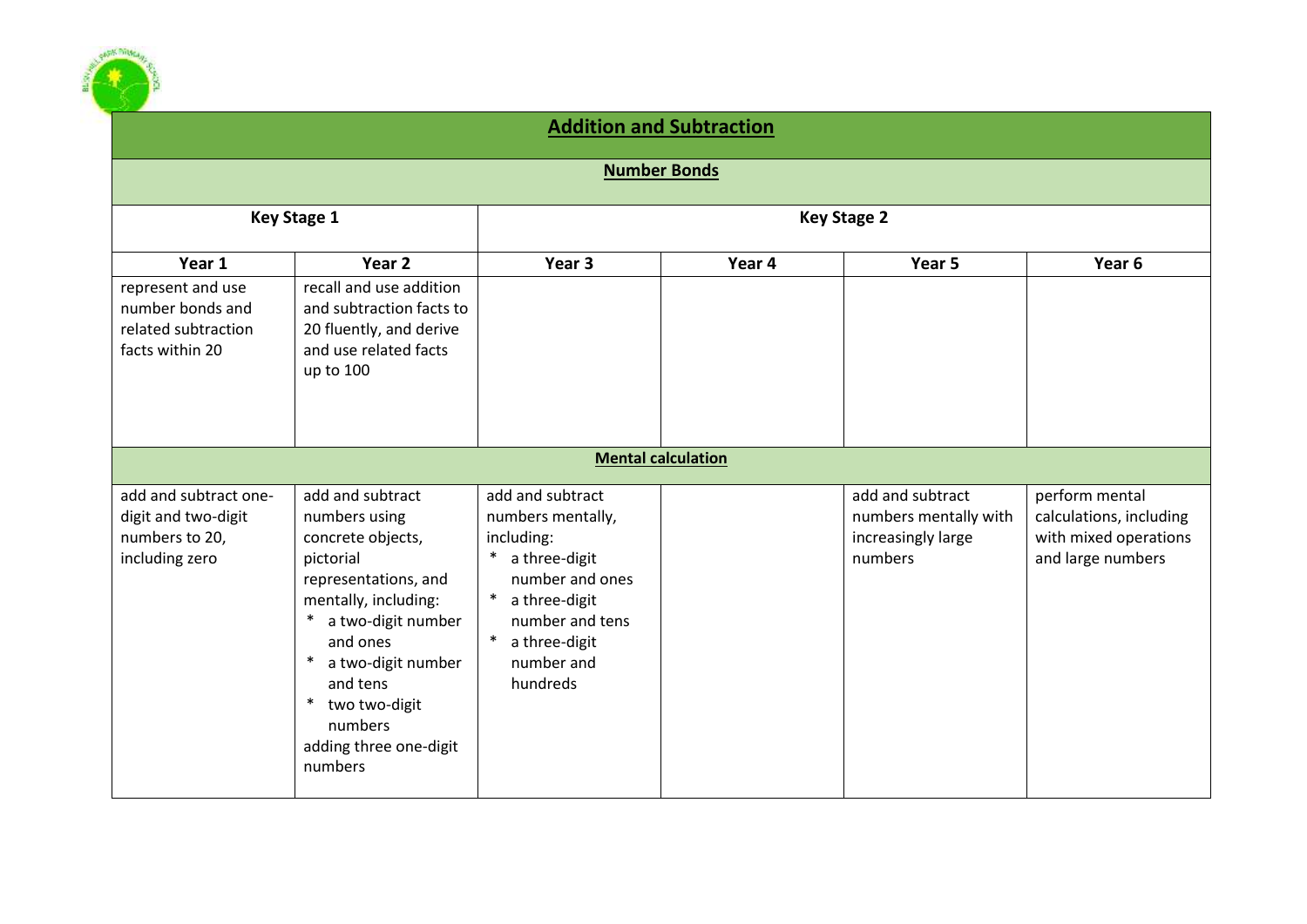

| read, write and<br>interpret mathematical<br>statements involving<br>addition $(+)$ ,<br>subtraction (-) and<br>equals (=) signs<br>(appears also in Written<br>Methods)      | show that addition of<br>two numbers can be<br>done in any order<br>(commutative) and<br>subtraction of one<br>number from another<br>cannot                           |                                                                                                                                    |                                                                                                                                                        |                                                                                                                                                      | use their knowledge of<br>the order of operations<br>to carry out<br>calculations involving<br>the four operations          |
|-------------------------------------------------------------------------------------------------------------------------------------------------------------------------------|------------------------------------------------------------------------------------------------------------------------------------------------------------------------|------------------------------------------------------------------------------------------------------------------------------------|--------------------------------------------------------------------------------------------------------------------------------------------------------|------------------------------------------------------------------------------------------------------------------------------------------------------|-----------------------------------------------------------------------------------------------------------------------------|
|                                                                                                                                                                               |                                                                                                                                                                        |                                                                                                                                    | <b>Written Methods</b>                                                                                                                                 |                                                                                                                                                      |                                                                                                                             |
| read, write and<br>interpret mathematical<br>statements involving<br>addition $(+)$ ,<br>subtraction (-) and<br>equals $(=)$ signs<br>(appears also in Mental<br>Calculation) |                                                                                                                                                                        | add and subtract<br>numbers with up to<br>three digits, using<br>formal written methods<br>of columnar addition<br>and subtraction | add and subtract<br>numbers with up to 4<br>digits using the formal<br>written methods of<br>columnar addition and<br>subtraction where<br>appropriate | add and subtract whole<br>numbers with more<br>than 4 digits, including<br>using formal written<br>methods (columnar<br>addition and<br>subtraction) | Develop/hone formal<br>written methods for<br>calculation (all<br>operations)                                               |
|                                                                                                                                                                               |                                                                                                                                                                        | <b>Inverse Operations, Estimating and Checking Answers</b>                                                                         |                                                                                                                                                        |                                                                                                                                                      |                                                                                                                             |
|                                                                                                                                                                               | recognise and use the<br>inverse relationship<br>between addition and<br>subtraction and use<br>this to check<br>calculations and solve<br>missing number<br>problems. | estimate the answer to<br>a calculation and use<br>inverse operations to<br>check answers                                          | estimate and use<br>inverse operations to<br>check answers to a<br>calculation                                                                         | use rounding to check<br>answers to calculations<br>and determine, in the<br>context of a problem,<br>levels of accuracy                             | use estimation to check<br>answers to calculations<br>and determine, in the<br>context of a problem,<br>levels of accuracy. |
|                                                                                                                                                                               |                                                                                                                                                                        |                                                                                                                                    | <b>Problem Solving</b>                                                                                                                                 |                                                                                                                                                      |                                                                                                                             |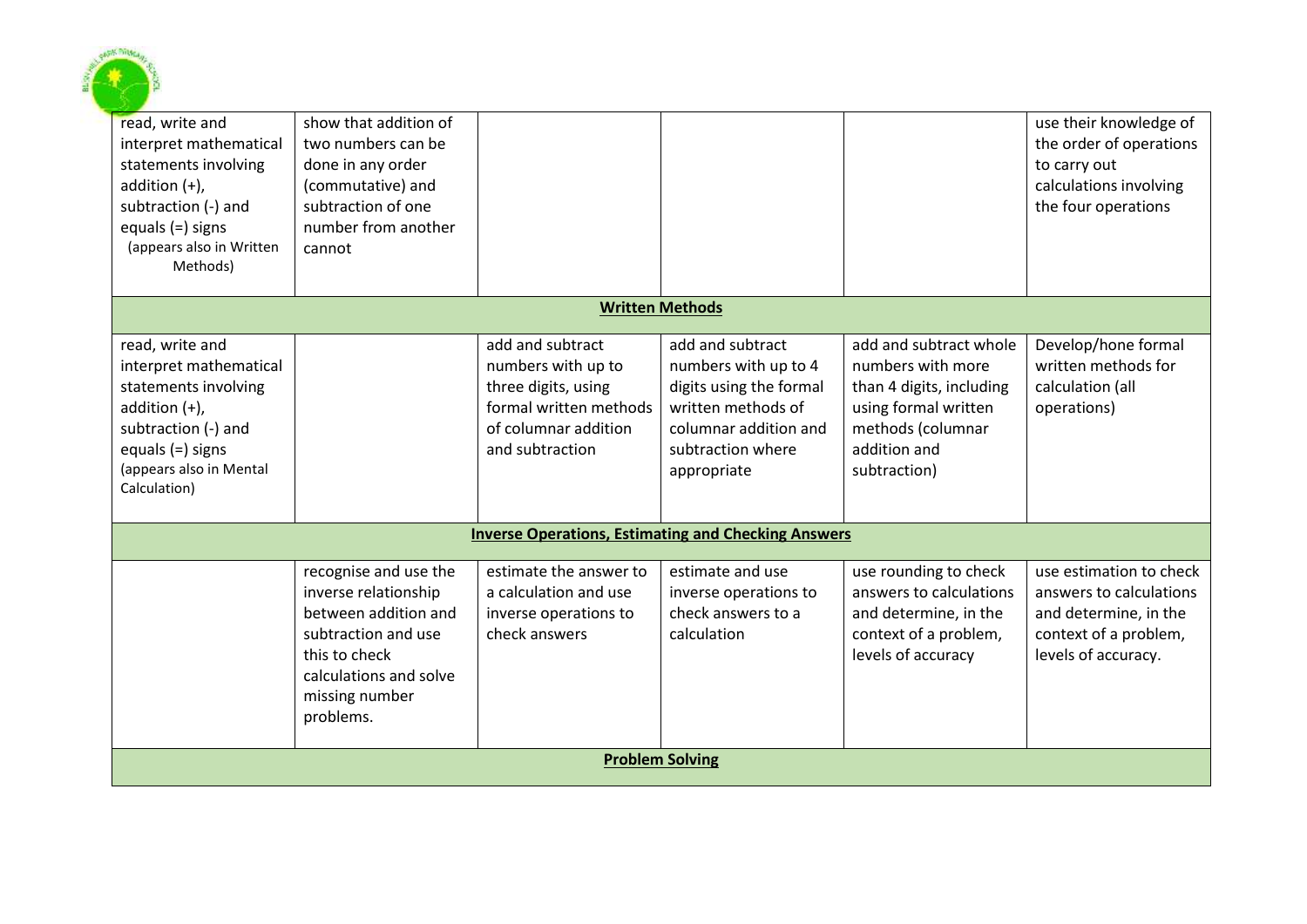

| solve one-step        | solve problems with                           | solve problems,       | solve addition and    | solve addition and     | solve addition and     |
|-----------------------|-----------------------------------------------|-----------------------|-----------------------|------------------------|------------------------|
| problems that involve | addition and                                  | including missing     | subtraction two-step  | subtraction multi-step | subtraction multi-step |
| addition and          | subtraction:                                  | number problems,      | problems in contexts, | problems in contexts,  | problems in contexts,  |
| subtraction, using    | using concrete                                | using number facts,   | deciding which        | deciding which         | deciding which         |
| concrete objects and  | objects and pictorial                         | place value, and more | operations and        | operations and         | operations and         |
| pictorial             | representations,                              | complex addition and  | methods to use and    | methods to use and     | methods to use and     |
| representations, and  | including those                               | subtraction           | why                   | why                    | why                    |
| missing number        | involving numbers,                            |                       |                       |                        |                        |
| problems such as      | quantities and                                |                       |                       |                        |                        |
| $7 = \Box - 9$        | measures                                      |                       |                       |                        |                        |
|                       | applying their                                |                       |                       |                        |                        |
|                       | increasing knowledge                          |                       |                       |                        |                        |
|                       | of mental and written                         |                       |                       |                        |                        |
|                       | methods                                       |                       |                       |                        |                        |
|                       | solve simple problems in a                    |                       |                       |                        | Solve problems         |
|                       | practical context involving                   |                       |                       |                        | involving addition,    |
|                       | addition and subtraction                      |                       |                       |                        | subtraction,           |
|                       | of money of the same                          |                       |                       |                        | multiplication and     |
|                       | unit, including giving<br>change (copied from |                       |                       |                        | division               |
|                       | Measurement)                                  |                       |                       |                        |                        |
|                       |                                               |                       |                       |                        |                        |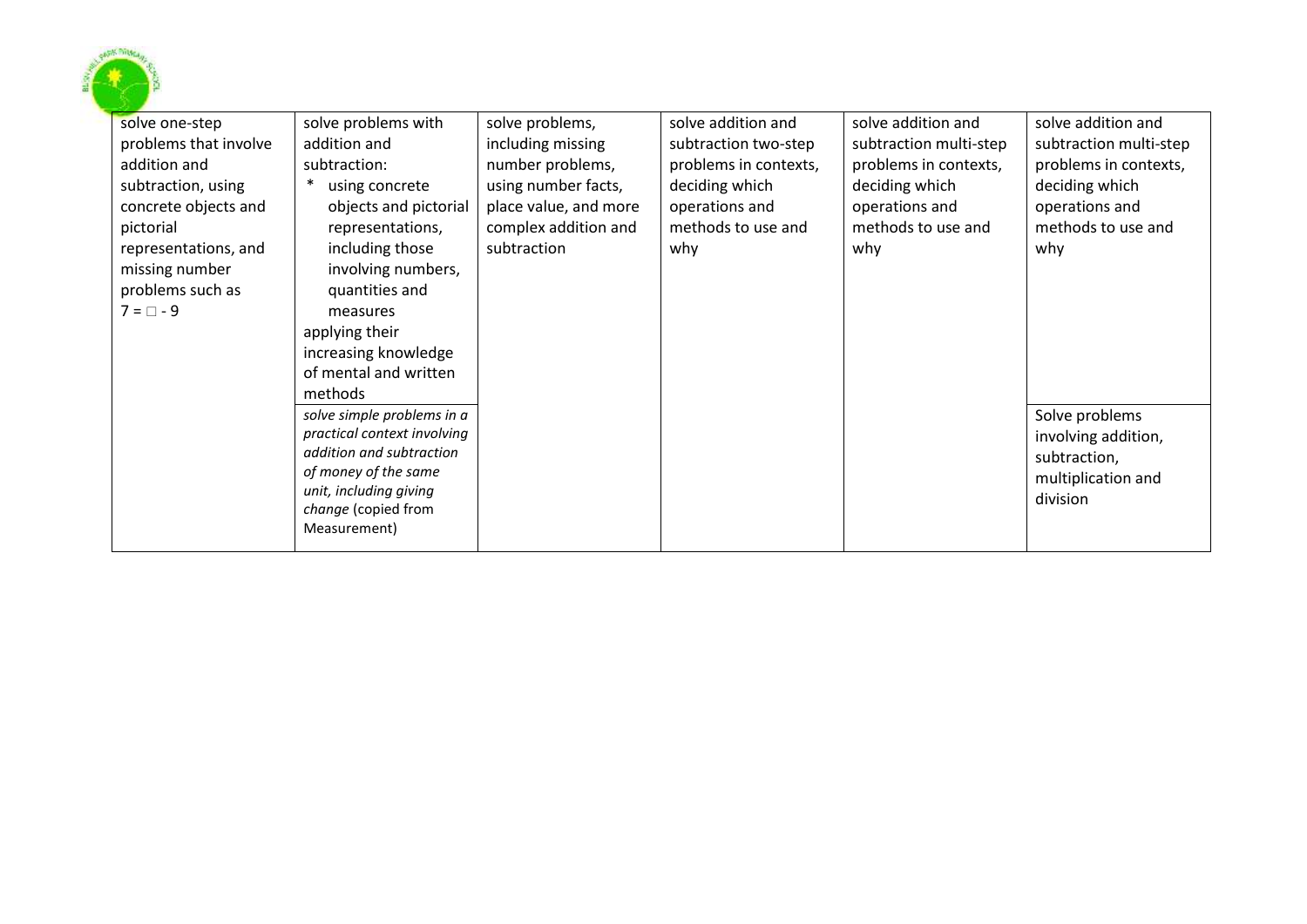

### **Multiplication and Division**

**Multiplication and Division Facts**

|                             | <b>Key Stage 1</b>                      | <b>Key Stage 2</b>        |                             |                                 |                         |  |
|-----------------------------|-----------------------------------------|---------------------------|-----------------------------|---------------------------------|-------------------------|--|
|                             | Year 2                                  | Year 3                    |                             |                                 |                         |  |
| Year 1                      |                                         |                           | Year 4                      | Year 5                          | Year <sub>6</sub>       |  |
| count in multiples of twos, | count in steps of 2, 3, and             | count from 0 in multiples | count in multiples of 6, 7, | count forwards or               |                         |  |
| fives and tens              | 5 from 0, and in tens from              | of 4, 8, 50 and 100       | 9, 25 and 1000              | backwards in steps of           |                         |  |
| (copied from Number and     | any number, forward or                  | (copied from Number and   | (copied from Number and     | powers of 10 for any            |                         |  |
| Place Value)                | backward                                | Place Value)              | Place Value)                | given number up to<br>1 000 000 |                         |  |
|                             | (copied from Number and<br>Place Value) |                           |                             | (copied from Number and         |                         |  |
|                             |                                         |                           |                             | Place Value)                    |                         |  |
|                             |                                         |                           |                             |                                 |                         |  |
|                             | recall and use                          | recall and use            | recall multiplication       |                                 |                         |  |
|                             | multiplication and                      | multiplication and        | and division facts for      |                                 |                         |  |
|                             | division facts for the 2,               | division facts for the 3, | multiplication tables up    |                                 |                         |  |
|                             | 5 and 10 multiplication                 | 4 and 8 multiplication    | to $12 \times 12$           |                                 |                         |  |
|                             | tables, including                       | tables                    |                             |                                 |                         |  |
|                             | recognising odd and                     |                           |                             |                                 |                         |  |
|                             | even numbers                            |                           |                             |                                 |                         |  |
|                             |                                         |                           | <b>Mental Calculations</b>  |                                 |                         |  |
|                             |                                         | write and calculate       | use place value, known      | multiply and divide             | perform mental          |  |
|                             |                                         | mathematical              | and derived facts to        | numbers mentally                | calculations, including |  |
|                             |                                         | statements for            | multiply and divide         | drawing upon known              | with mixed operations   |  |
|                             |                                         | multiplication and        | mentally, including:        | facts                           | and large numbers       |  |
|                             |                                         | division using the        | multiplying by 0 and 1;     |                                 |                         |  |
|                             |                                         | multiplication tables     | dividing by 1;              |                                 |                         |  |
|                             |                                         | that they know,           | multiplying together        |                                 |                         |  |
|                             |                                         | including for two-digit   | three numbers               |                                 |                         |  |
|                             |                                         | numbers times one-        |                             |                                 |                         |  |
|                             |                                         | digit numbers, using      |                             |                                 |                         |  |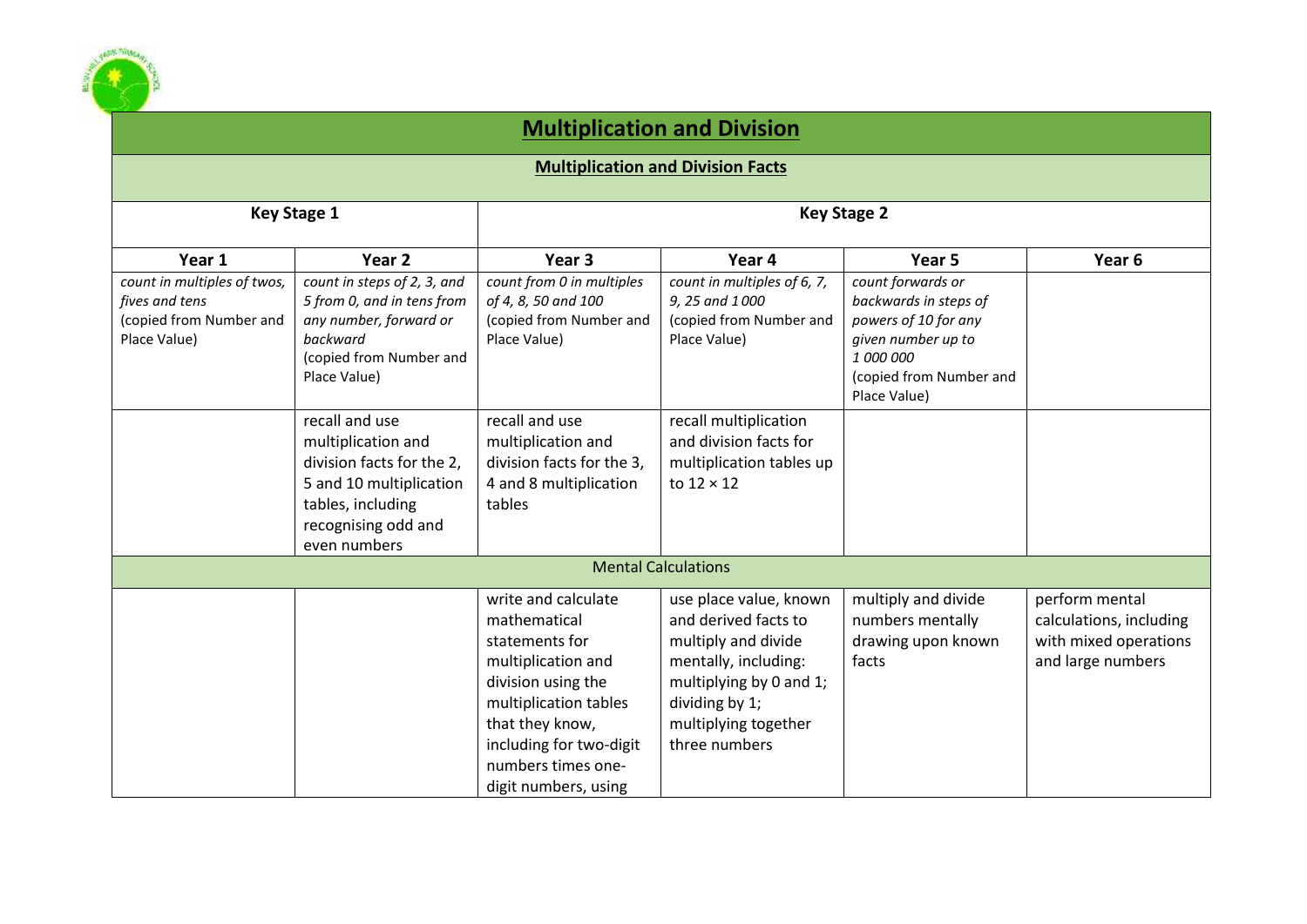

| show that<br>multiplication of two<br>numbers can be done<br>in any order<br>(commutative) and<br>division of one number<br>by another cannot                                                                       | mental and progressing<br>to formal written<br>methods (appears also<br>in Written Methods)                                                                                                                                                                                                                          | recognise and use<br>factor pairs and<br>commutativity in<br>mental calculations<br>(appears also in<br>Properties of Numbers) | multiply and divide<br>whole numbers and<br>those involving<br>decimals by 10, 100<br>and 1000                                                                      | associate a fraction with<br>division and calculate<br>decimal fraction<br>equivalents (e.g. 0.375)<br>for a simple fraction (e.g.<br>$^{3}/_{8}$ )<br>(copied from Fractions) |
|---------------------------------------------------------------------------------------------------------------------------------------------------------------------------------------------------------------------|----------------------------------------------------------------------------------------------------------------------------------------------------------------------------------------------------------------------------------------------------------------------------------------------------------------------|--------------------------------------------------------------------------------------------------------------------------------|---------------------------------------------------------------------------------------------------------------------------------------------------------------------|--------------------------------------------------------------------------------------------------------------------------------------------------------------------------------|
|                                                                                                                                                                                                                     | <b>Written Calculations</b>                                                                                                                                                                                                                                                                                          |                                                                                                                                |                                                                                                                                                                     |                                                                                                                                                                                |
| calculate mathematical<br>statements for<br>multiplication and<br>division within the<br>multiplication tables<br>and write them using<br>the multiplication $(x)$ ,<br>division $(\div)$ and equals<br>$(=)$ signs | write and calculate<br>mathematical<br>statements for<br>multiplication and<br>division using the<br>multiplication tables<br>that they know,<br>including for two-digit<br>numbers times one-<br>digit numbers, using<br>mental and progressing<br>to formal written<br>methods (appears also in<br>Mental Methods) | multiply two-digit and<br>three-digit numbers by<br>a one-digit number<br>using formal written<br>layout                       | multiply numbers up to<br>4 digits by a one- or<br>two-digit number using<br>a formal written<br>method, including long<br>multiplication for two-<br>digit numbers | multiply multi-digit<br>numbers up to 4 digits<br>by a two-digit whole<br>number using the<br>formal written method<br>of long multiplication                                  |
|                                                                                                                                                                                                                     |                                                                                                                                                                                                                                                                                                                      |                                                                                                                                | divide numbers up to 4<br>digits by a one-digit<br>number using the<br>formal written method<br>of short division and<br>interpret remainders                       | divide numbers up to 4-<br>digits by a two-digit<br>whole number using<br>the formal written<br>method of short<br>division where                                              |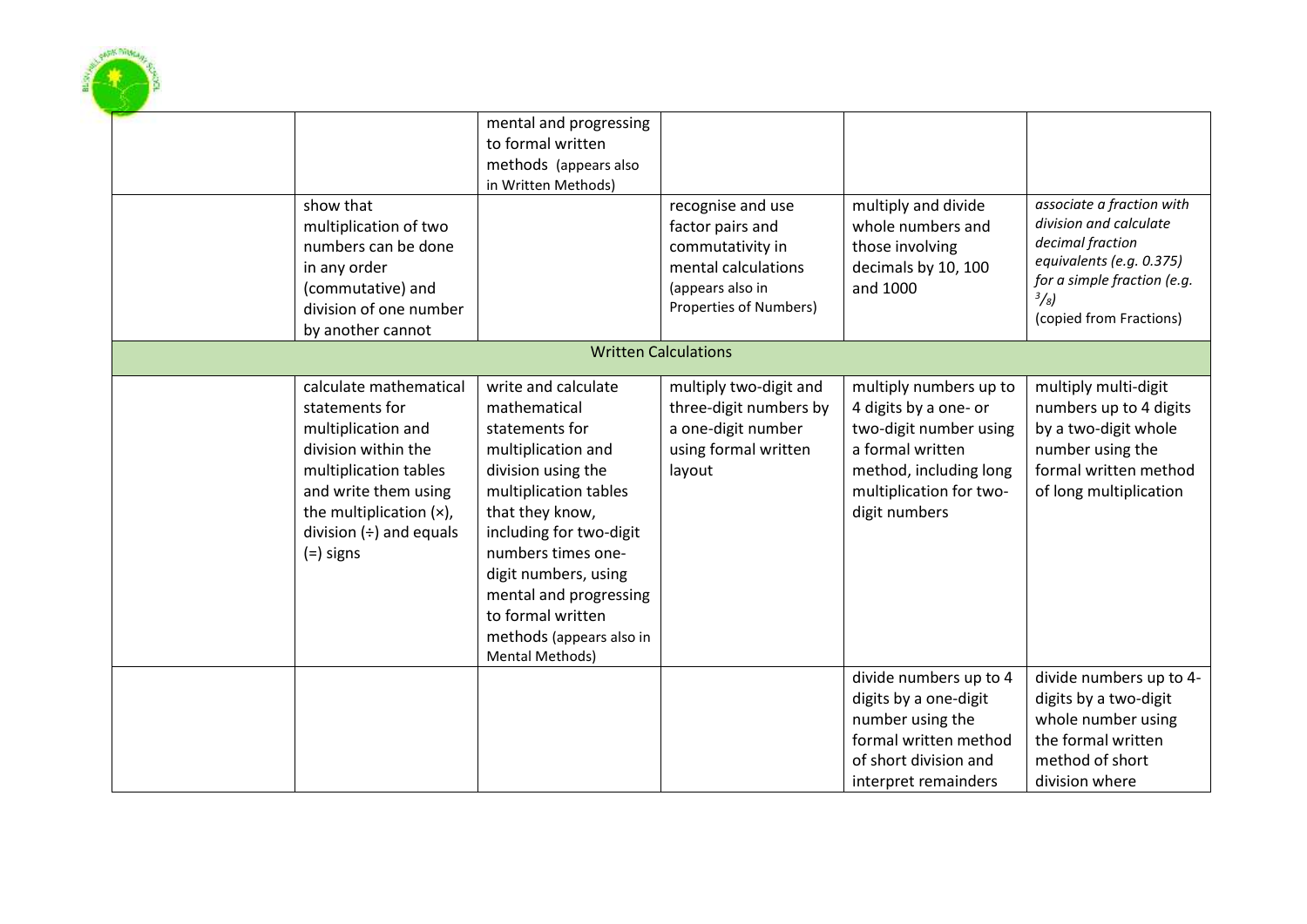|  |                                                                             |                                                                                                | appropriately for the<br>context                                                                                                                                                                                              | appropriate for the<br>context divide numbers<br>up to 4 digits by a two-<br>digit whole number<br>using the formal<br>written method of long<br>division, and interpret<br>remainders as whole<br>number remainders,<br>fractions, or by<br>rounding, as<br>appropriate for the<br>context |
|--|-----------------------------------------------------------------------------|------------------------------------------------------------------------------------------------|-------------------------------------------------------------------------------------------------------------------------------------------------------------------------------------------------------------------------------|---------------------------------------------------------------------------------------------------------------------------------------------------------------------------------------------------------------------------------------------------------------------------------------------|
|  |                                                                             |                                                                                                |                                                                                                                                                                                                                               | use written division<br>methods in cases where<br>the answer has up to two<br>decimal places (copied<br>from Fractions (including<br>decimals))                                                                                                                                             |
|  | Properties of numbers: Multiples, Factors, Primes, Square and Cube Numbers. |                                                                                                |                                                                                                                                                                                                                               |                                                                                                                                                                                                                                                                                             |
|  |                                                                             | recognise and use<br>factor pairs and<br>commutativity in<br>mental calculations<br>(repeated) | identify multiples and<br>factors, including<br>finding all factor pairs<br>of a number, and<br>common factors of two<br>numbers.<br>know and use the<br>vocabulary of prime<br>numbers, prime factors<br>and composite (non- | identify common<br>factors, common<br>multiples and prime<br>numbers<br>use common factors to<br>simplify fractions; use<br>common multiples to<br>express fractions in the                                                                                                                 |
|  |                                                                             |                                                                                                | prime) numbers                                                                                                                                                                                                                | same denomination                                                                                                                                                                                                                                                                           |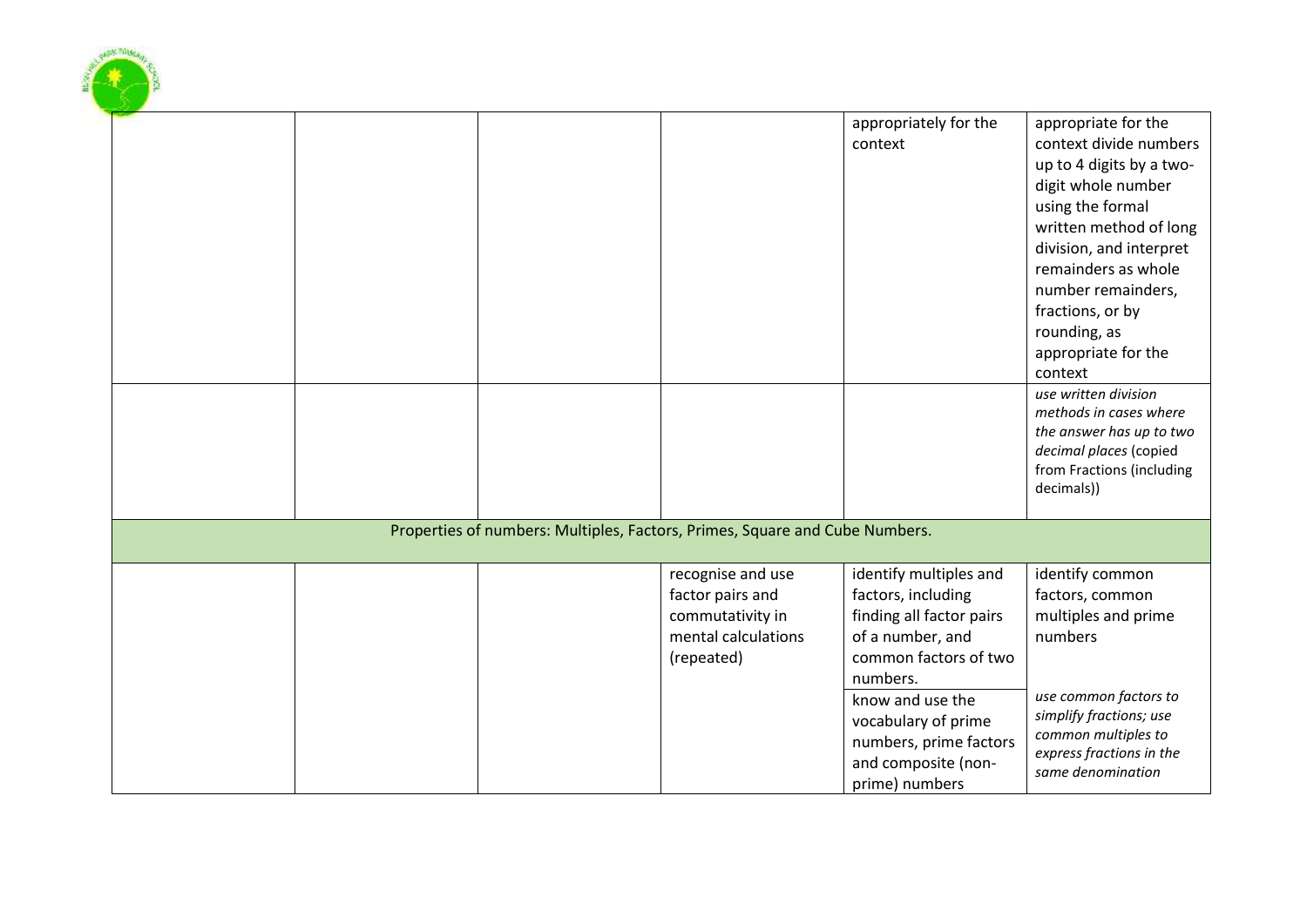|  |                                                                                                                                        |                                                                                                                          | establish whether a<br>number up to 100 is<br>prime and recall prime<br>numbers up to 19                                            | (copied from Fractions)                                                                                                                                                                                                                                                                            |
|--|----------------------------------------------------------------------------------------------------------------------------------------|--------------------------------------------------------------------------------------------------------------------------|-------------------------------------------------------------------------------------------------------------------------------------|----------------------------------------------------------------------------------------------------------------------------------------------------------------------------------------------------------------------------------------------------------------------------------------------------|
|  |                                                                                                                                        |                                                                                                                          | recognise and use<br>square numbers and<br>cube numbers, and the<br>notation for squared $\binom{2}{1}$<br>and cubed $\binom{3}{1}$ | calculate, estimate and<br>compare volume of cubes<br>and cuboids using<br>standard units, including<br>centimetre cubed (cm <sup>3</sup> )<br>and cubic metres $(m7)$ ,<br>and extending to other<br>units such as mm <sup>o</sup> and<br>$\overline{\mathbf{3}}$<br>km<br>(copied from Measures) |
|  |                                                                                                                                        | <b>Order of Operations</b>                                                                                               |                                                                                                                                     |                                                                                                                                                                                                                                                                                                    |
|  |                                                                                                                                        |                                                                                                                          |                                                                                                                                     | use their knowledge of<br>the order of operations<br>(BIDMAS) to carry out<br>calculations involving<br>the four operations                                                                                                                                                                        |
|  |                                                                                                                                        | <b>Problem Solving</b>                                                                                                   |                                                                                                                                     |                                                                                                                                                                                                                                                                                                    |
|  | estimate the answer to a<br>calculation and use<br>inverse operations to<br>check answers (copied<br>from Addition and<br>Subtraction) | estimate and use inverse<br>operations to check<br>answers to a calculation<br>(copied from Addition and<br>Subtraction) |                                                                                                                                     | use estimation to check<br>answers to calculations<br>and determine, in the<br>context of a problem,<br>levels of accuracy                                                                                                                                                                         |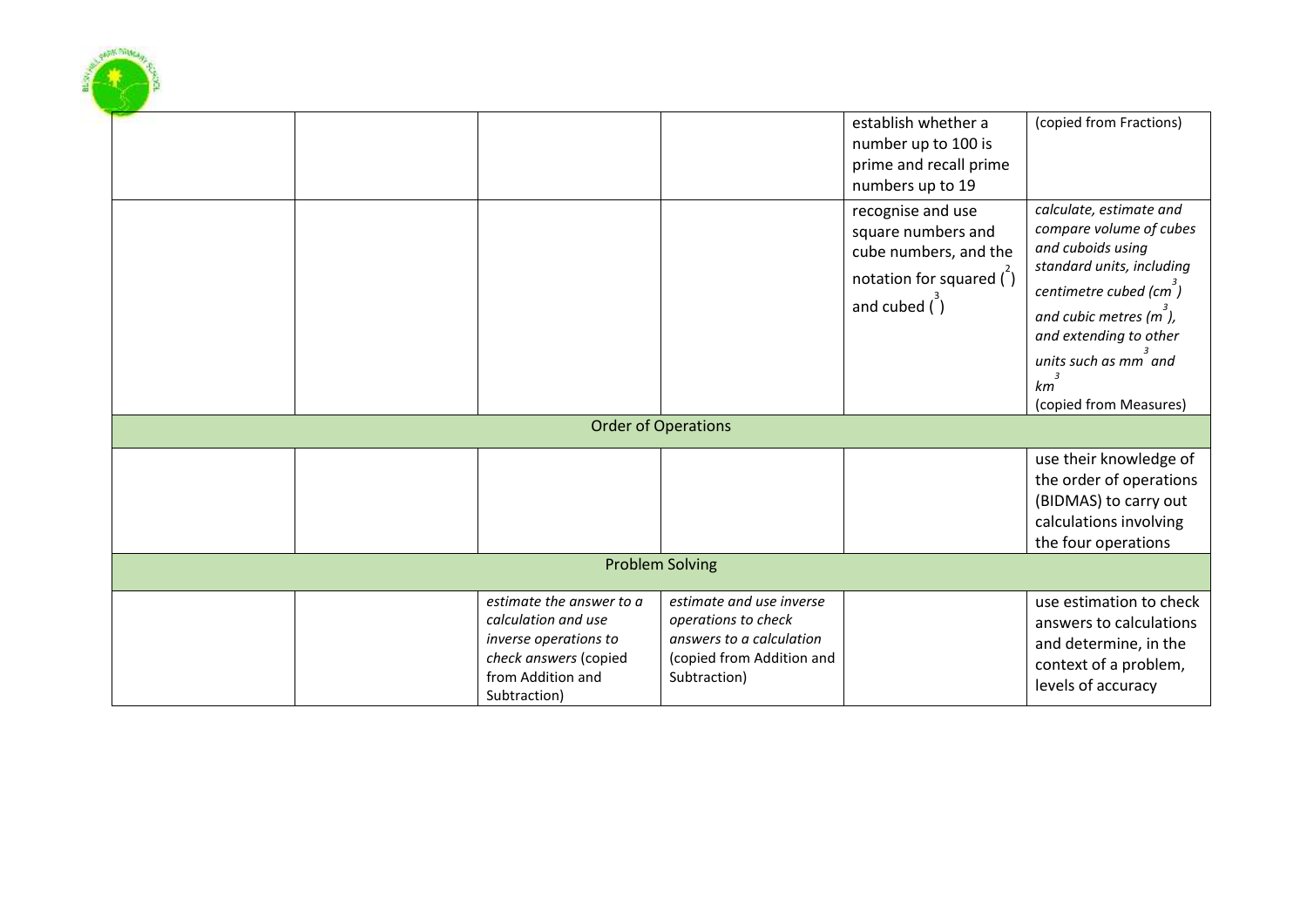

## **Fractions (inc decimals and percentages)**

#### **Counting in Fractional Steps**

| <b>Key Stage 1</b>                                                                                    |                                                                                                                                                                                | <b>Key Stage 2</b>                                                                                                                                                                                                                                                            |                                                                                                               |                                                                                                                                             |        |  |  |
|-------------------------------------------------------------------------------------------------------|--------------------------------------------------------------------------------------------------------------------------------------------------------------------------------|-------------------------------------------------------------------------------------------------------------------------------------------------------------------------------------------------------------------------------------------------------------------------------|---------------------------------------------------------------------------------------------------------------|---------------------------------------------------------------------------------------------------------------------------------------------|--------|--|--|
| Year 1                                                                                                | Year <sub>2</sub>                                                                                                                                                              | Year 3                                                                                                                                                                                                                                                                        | Year 4                                                                                                        | Year 5                                                                                                                                      | Year 6 |  |  |
|                                                                                                       | Pupils should count in<br>fractions up to 10,<br>starting from any number<br>and using the 1/2 and 2/4<br>equivalence on the<br>number line (Non<br><b>Statutory Guidance)</b> | count up and down in<br>tenths                                                                                                                                                                                                                                                | count up and down in<br>hundredths                                                                            |                                                                                                                                             |        |  |  |
|                                                                                                       |                                                                                                                                                                                |                                                                                                                                                                                                                                                                               | <b>Recognising Fractions</b>                                                                                  |                                                                                                                                             |        |  |  |
| recognise, find and<br>name a half as one of<br>two equal parts of an<br>object, shape or<br>quantity | recognise, find, name<br>and write fractions $\frac{1}{4}$ ,<br>$\frac{1}{4}$ , $\frac{2}{4}$ and $\frac{3}{4}$ of a<br>length, shape, set of<br>objects or quantity           | recognise, find and<br>write fractions of a<br>discrete set of objects:<br>unit fractions and non-<br>unit fractions with<br>small denominators<br>recognise that tenths<br>arise from dividing an<br>object into 10 equal<br>parts and in dividing<br>one - digit numbers or | recognise that<br>hundredths arise when<br>dividing an object by<br>one hundred and<br>dividing tenths by ten | recognise and use<br>thousandths and relate<br>them to tenths,<br>hundredths and<br>decimal equivalents<br>(appears also in<br>Equivalence) |        |  |  |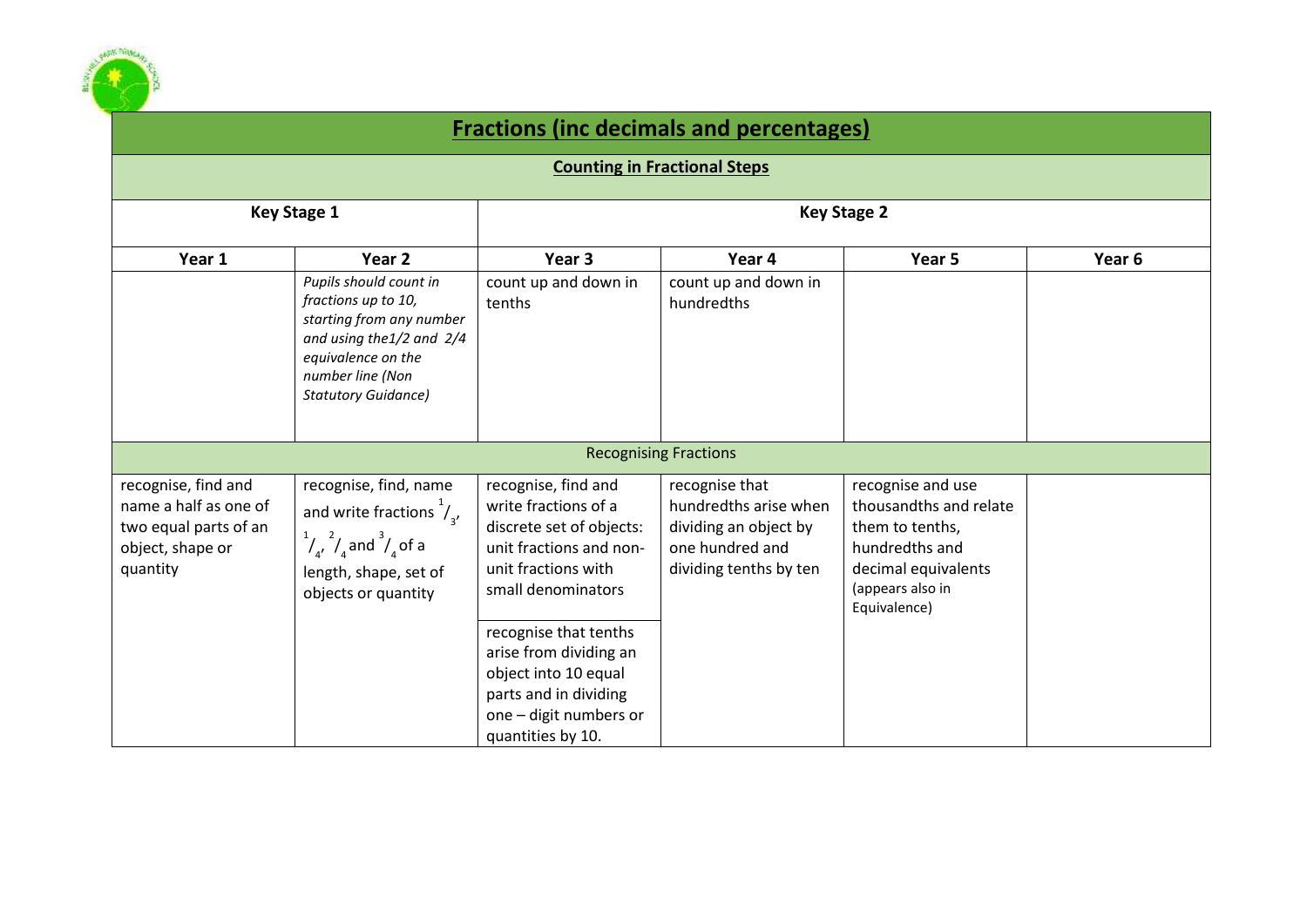

| recognise, find and<br>name a quarter as one<br>of four equal parts of<br>an object, shape or<br>quantity |                                                                          | recognise and use<br>fractions as numbers:<br>unit fractions and non-<br>unit fractions with<br>small denominators |                                                                                          |                                                                                                         |                                                                                              |  |  |  |
|-----------------------------------------------------------------------------------------------------------|--------------------------------------------------------------------------|--------------------------------------------------------------------------------------------------------------------|------------------------------------------------------------------------------------------|---------------------------------------------------------------------------------------------------------|----------------------------------------------------------------------------------------------|--|--|--|
|                                                                                                           |                                                                          |                                                                                                                    | <b>Comparing Fractions</b>                                                               |                                                                                                         |                                                                                              |  |  |  |
|                                                                                                           |                                                                          | compare and order unit<br>fractions, and fractions<br>with the same<br>denominators                                |                                                                                          | compare and order<br>fractions whose<br>denominators are all<br>multiples of the same<br>number         | compare and order<br>fractions, including<br>fractions >1                                    |  |  |  |
|                                                                                                           |                                                                          |                                                                                                                    | <b>Comparing Decimals</b>                                                                |                                                                                                         |                                                                                              |  |  |  |
|                                                                                                           |                                                                          |                                                                                                                    | compare numbers with<br>the same number of<br>decimal places up to<br>two decimal places | read, write, order and<br>compare numbers with<br>up to three decimal<br>places                         | solve problems which<br>require answers to be<br>rounded to specified<br>degrees of accuracy |  |  |  |
|                                                                                                           |                                                                          |                                                                                                                    | <b>Rounding including Decimals</b>                                                       |                                                                                                         |                                                                                              |  |  |  |
|                                                                                                           |                                                                          |                                                                                                                    | round decimals with<br>one decimal place to<br>the nearest whole<br>number               | round decimals with<br>two decimal places to<br>the nearest whole<br>number and to one<br>decimal place | solve problems which<br>require answers to be<br>rounded to specified<br>degrees of accuracy |  |  |  |
| Equivalence (including Fractions, Decimals and percentages)                                               |                                                                          |                                                                                                                    |                                                                                          |                                                                                                         |                                                                                              |  |  |  |
|                                                                                                           | write simple fractions<br>e.g. $^{1}/_{2}$ of 6 = 3 and<br>recognise the | recognise and show,<br>using diagrams,<br>equivalent fractions                                                     | recognise and show,<br>using diagrams, families<br>of common equivalent<br>fractions     | identify, name and<br>write equivalent<br>fractions of a given<br>fraction, represented                 | use common factors to<br>simplify fractions; use<br>common multiples to                      |  |  |  |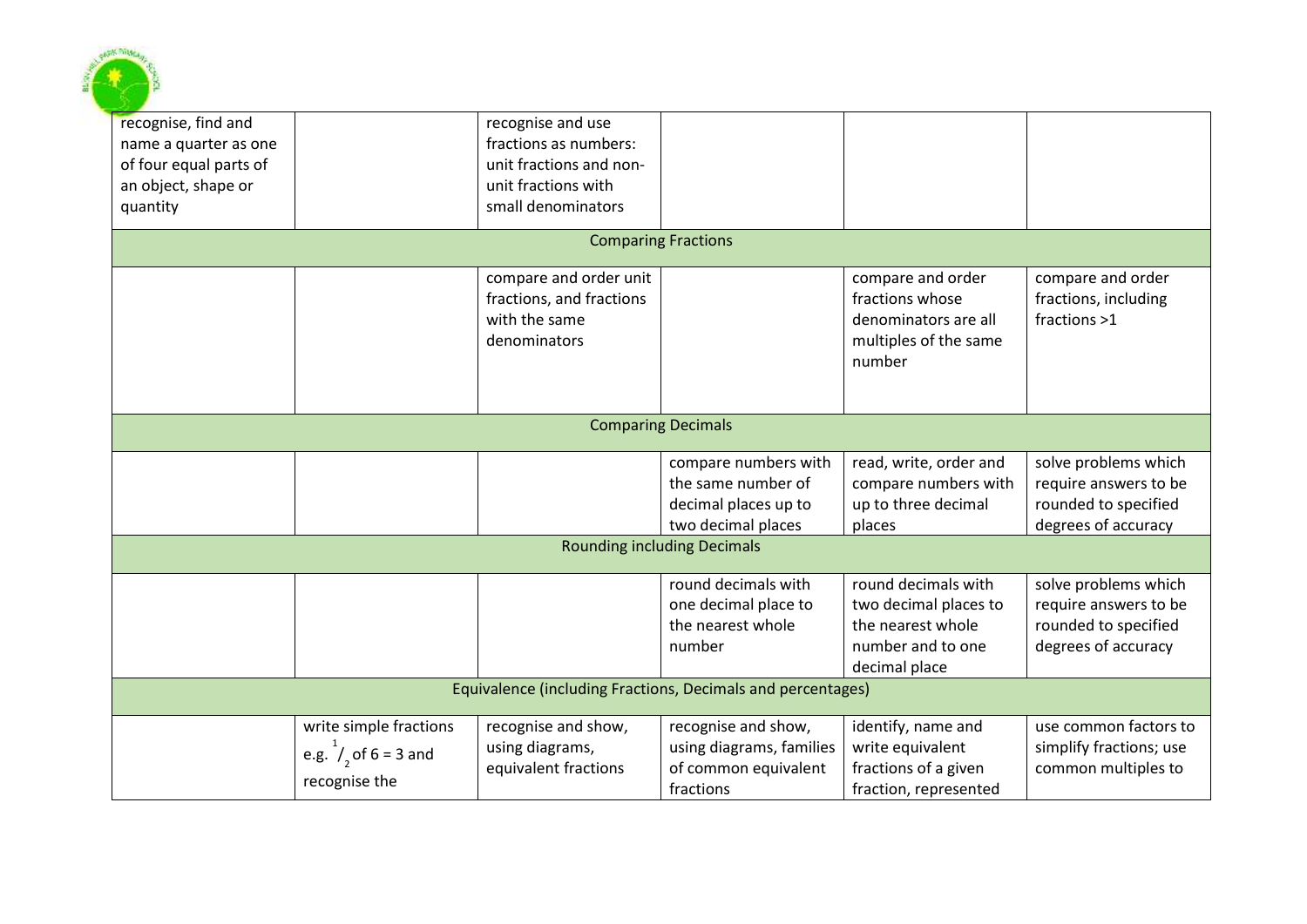| equivalence of $\frac{2}{3}$ and<br>$\frac{1}{2}$ . | with small<br>denominators                                        |                                                                                                | visually, including<br>tenths and hundredths                                                                                                                                                                       | express fractions in the<br>same denomination                                                                                                         |
|-----------------------------------------------------|-------------------------------------------------------------------|------------------------------------------------------------------------------------------------|--------------------------------------------------------------------------------------------------------------------------------------------------------------------------------------------------------------------|-------------------------------------------------------------------------------------------------------------------------------------------------------|
|                                                     |                                                                   | recognise and write<br>decimal equivalents of<br>any number of tenths<br>or hundredths         | read and write decimal<br>numbers as fractions<br>(e.g. $0.71 = \frac{71}{100}$ )<br>recognise and use<br>thousandths and relate<br>them to tenths,<br>hundredths and<br>decimal equivalents                       | associate a fraction<br>with division and<br>calculate decimal<br>fraction equivalents<br>(e.g. 0.375) for a simple<br>fraction (e.g. $\frac{3}{2}$ ) |
|                                                     |                                                                   | recognise and write<br>decimal equivalents to<br>$\frac{1}{4}$ , $\frac{1}{4}$ , $\frac{3}{4}$ | recognise the per cent<br>symbol (%) and<br>understand that per<br>cent relates to<br>"number of parts per<br>hundred", and write<br>percentages as a<br>fraction with<br>denominator 100 as a<br>decimal fraction | recall and use<br>equivalences between<br>simple fractions,<br>decimals and<br>percentages, including<br>in different contexts.                       |
|                                                     |                                                                   | <b>Addition and Subtraction of Fractions</b>                                                   |                                                                                                                                                                                                                    |                                                                                                                                                       |
|                                                     | add and subtract<br>fractions with the same<br>denominator within | add and subtract<br>fractions with the same<br>denominator                                     | add and subtract<br>fractions with the same<br>denominator and<br>multiples of the same<br>number                                                                                                                  | add and subtract<br>fractions with different<br>denominators and<br>mixed numbers, using<br>the                                                       |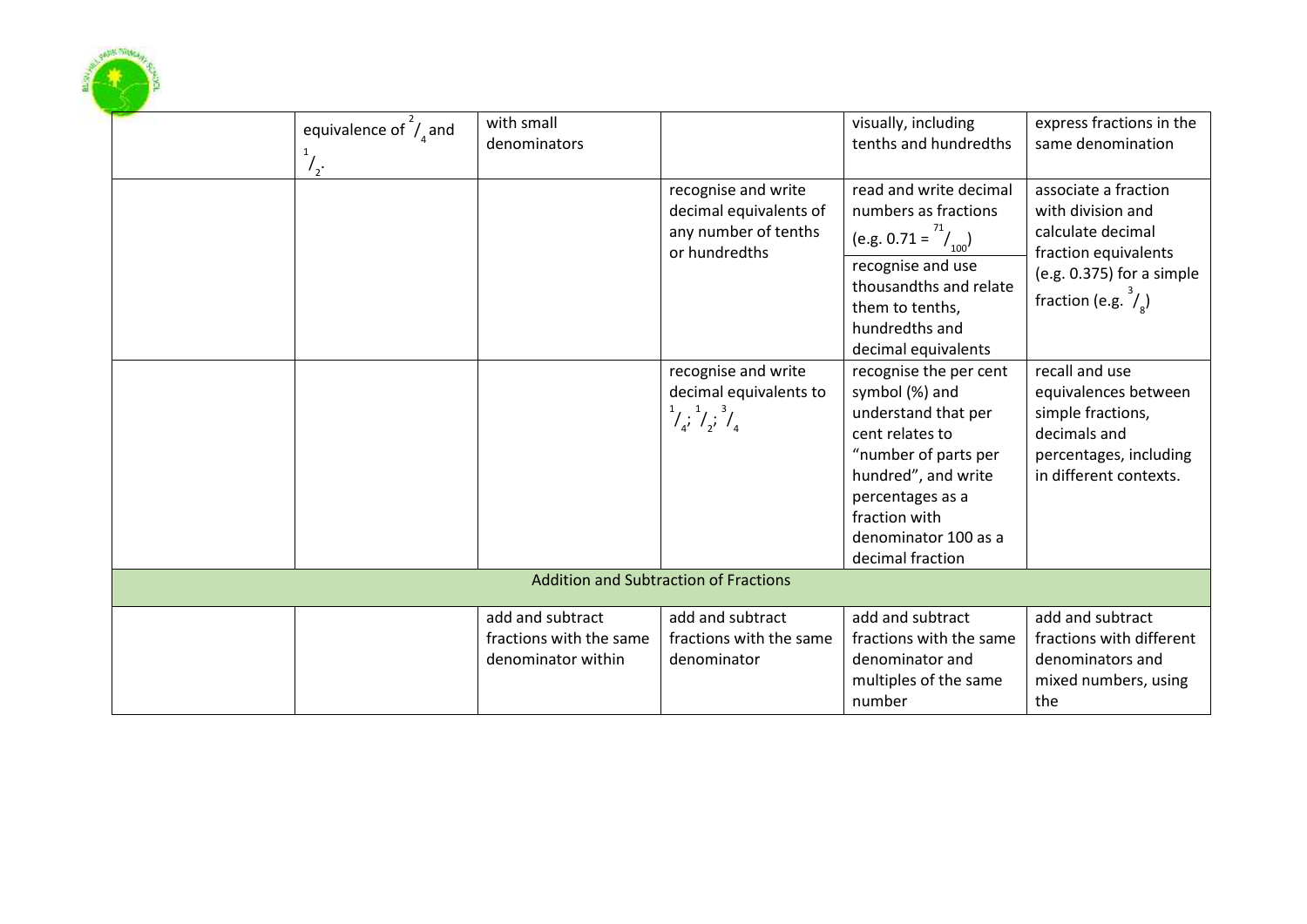| D                                 |                                                 |                                                                                                                                                                                                                                    |                                                                                                                                                                                                                                                                                                                                   |
|-----------------------------------|-------------------------------------------------|------------------------------------------------------------------------------------------------------------------------------------------------------------------------------------------------------------------------------------|-----------------------------------------------------------------------------------------------------------------------------------------------------------------------------------------------------------------------------------------------------------------------------------------------------------------------------------|
| $=$ <sup>6</sup> / <sub>7</sub> ) | one whole (e.g. $\frac{5}{7} + \frac{1}{7}$     | recognise mixed<br>numbers and improper<br>fractions and convert<br>from one form to the<br>other and write<br>mathematical<br>statements > 1 as a<br>mixed number (e.g. $\frac{2}{5}$ )<br>+ $^{4}/_{5} = ^{6}/_{5} = 1^{1}/_{5}$ | concept of equivalent<br>fractions                                                                                                                                                                                                                                                                                                |
|                                   | <b>Multiplication and Division of Fractions</b> |                                                                                                                                                                                                                                    |                                                                                                                                                                                                                                                                                                                                   |
|                                   |                                                 | multiply proper<br>fractions and mixed<br>numbers by whole<br>numbers, supported by<br>materials and diagrams                                                                                                                      | multiply simple pairs of<br>proper fractions,<br>writing the answer in<br>its simplest form (e.g.<br>$\frac{1}{4}x^{1}/\frac{1}{2}=\frac{1}{8}$<br>multiply one-digit<br>numbers with up to<br>two decimal places by<br>whole numbers<br>divide proper fractions<br>by whole numbers (e.g.<br>$\frac{1}{4}$ ÷ 2 = $\frac{1}{6}$ ) |
|                                   | <b>Multiplication and Division of Decimals</b>  |                                                                                                                                                                                                                                    |                                                                                                                                                                                                                                                                                                                                   |
|                                   |                                                 |                                                                                                                                                                                                                                    | multiply one-digit<br>numbers with up to<br>two decimal places by<br>whole numbers                                                                                                                                                                                                                                                |

**OFFICE PHONE**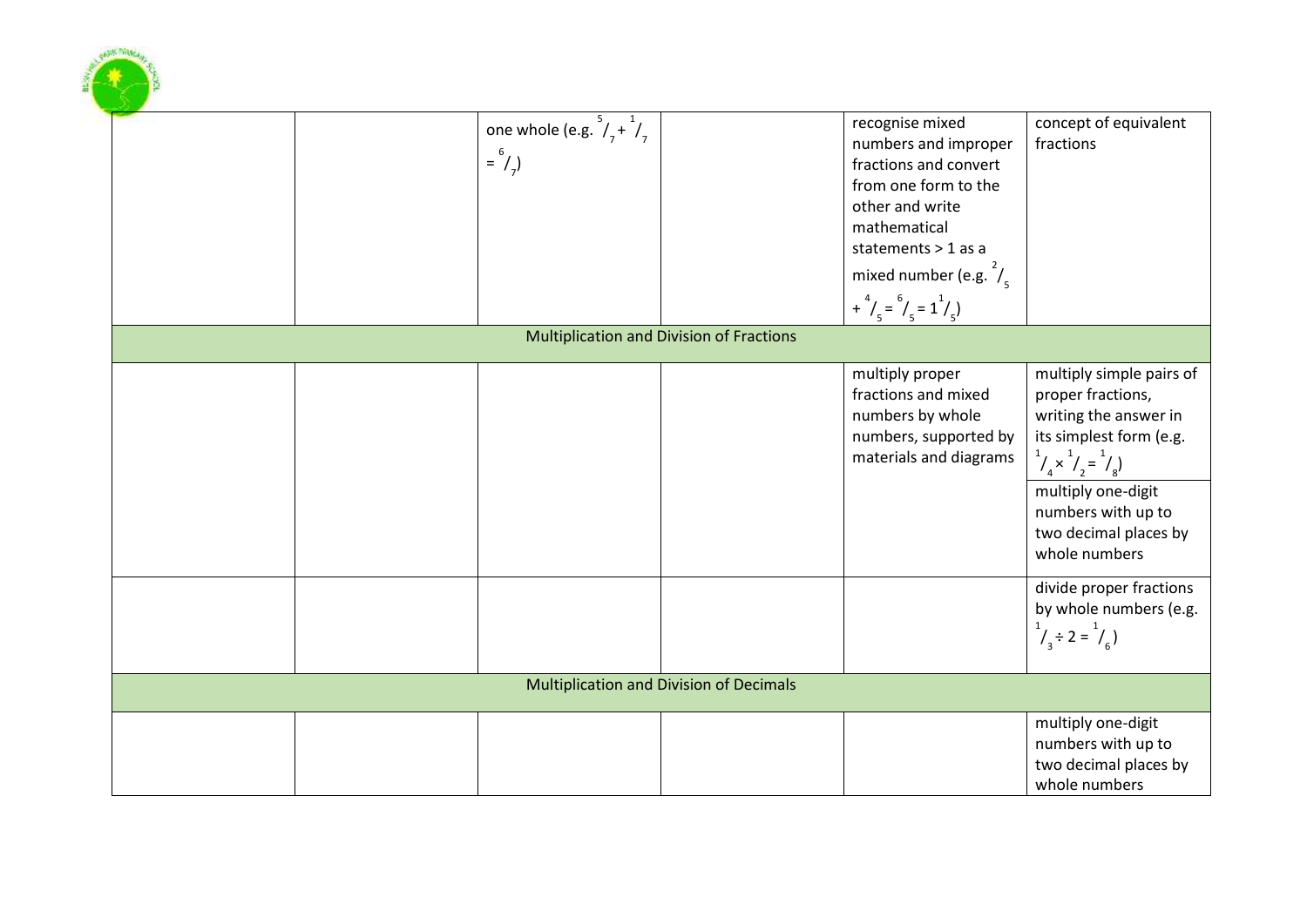|  |                          | find the effect of      |                         | multiply and divide       |
|--|--------------------------|-------------------------|-------------------------|---------------------------|
|  |                          | dividing a one- or two- |                         | numbers by 10, 100        |
|  |                          | digit number by 10 and  |                         | and 1000 where the        |
|  |                          | 100, identifying the    |                         | answers are up to three   |
|  |                          | value of the digits in  |                         | decimal places            |
|  |                          | the answer as ones,     |                         |                           |
|  |                          | tenths and hundredths   |                         |                           |
|  |                          |                         |                         | identify the value of     |
|  |                          |                         |                         | each digit to three       |
|  |                          |                         |                         | decimal places and        |
|  |                          |                         |                         | multiply and divide       |
|  |                          |                         |                         | numbers by 10, 100        |
|  |                          |                         |                         | and 1000 where the        |
|  |                          |                         |                         | answers are up to three   |
|  |                          |                         |                         | decimal places            |
|  |                          |                         |                         | associate a fraction      |
|  |                          |                         |                         | with division and         |
|  |                          |                         |                         | calculate decimal         |
|  |                          |                         |                         | fraction equivalents      |
|  |                          |                         |                         | (e.g. 0.375) for a simple |
|  |                          |                         |                         | fraction                  |
|  |                          |                         |                         | (e.g. $\frac{3}{8}$ )     |
|  |                          |                         |                         | use written division      |
|  |                          |                         |                         | methods in cases          |
|  |                          |                         |                         | where the answer has      |
|  |                          |                         |                         | up to two decimal         |
|  |                          |                         |                         | places                    |
|  |                          | <b>Problem Solving</b>  |                         |                           |
|  | solve problems that      | solve problems          | solve problems          |                           |
|  | involve all of the above | involving increasingly  | involving numbers up    |                           |
|  |                          | harder fractions to     | to three decimal places |                           |
|  |                          | calculate quantities,   |                         |                           |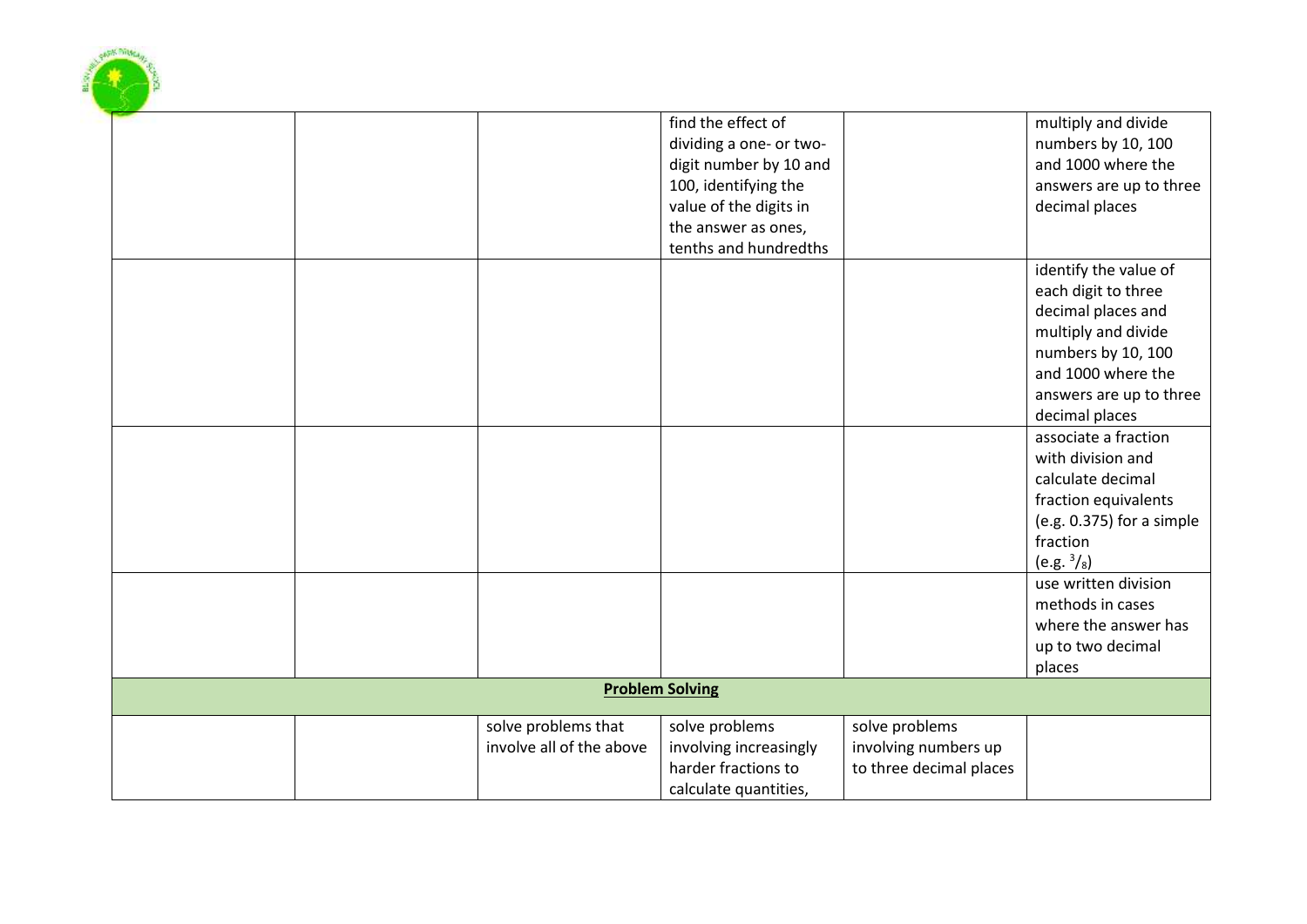|  |  | and fractions to divide                                                                                     |                                                                                                                                                                          |  |
|--|--|-------------------------------------------------------------------------------------------------------------|--------------------------------------------------------------------------------------------------------------------------------------------------------------------------|--|
|  |  | quantities, including                                                                                       |                                                                                                                                                                          |  |
|  |  | non-unit fractions                                                                                          |                                                                                                                                                                          |  |
|  |  | where the answer is a                                                                                       |                                                                                                                                                                          |  |
|  |  | whole number                                                                                                |                                                                                                                                                                          |  |
|  |  | solve simple measure<br>and money problems<br>involving fractions and<br>decimals to two<br>decimal places. | solve problems which<br>require knowing<br>percentage and<br>decimal equivalents of<br>$\frac{1}{2}$ , $\frac{1}{4}$ , $\frac{1}{5}$ , $\frac{2}{5}$ , $\frac{4}{5}$ and |  |
|  |  |                                                                                                             | those with a<br>denominator of a<br>multiple of 10 or 25.                                                                                                                |  |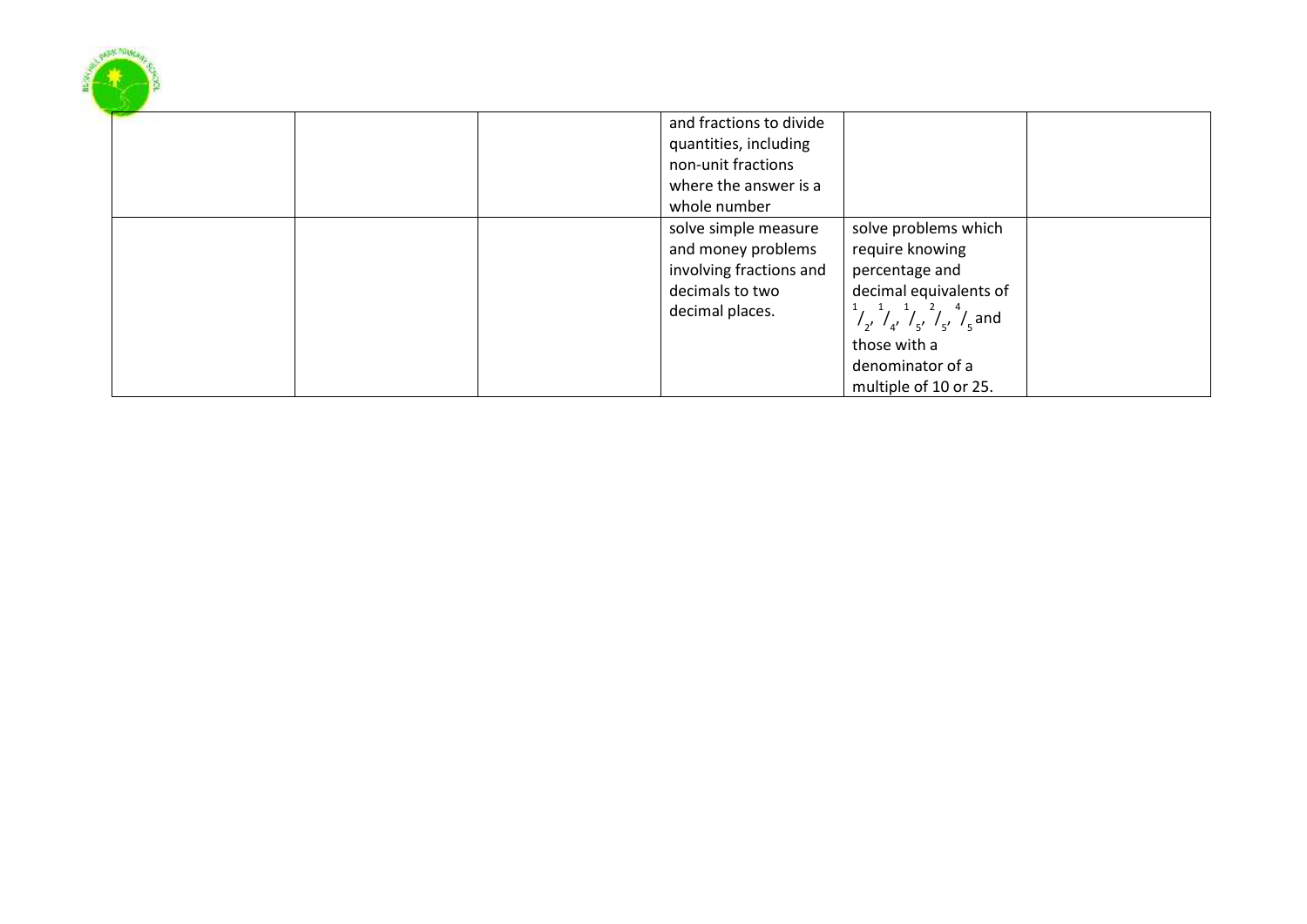

### **Ratio and Proportion**

| Statements only appear in Year 6 but should be connected to previous learning, particularly fractions and multiplication and division |        |                    |        |        |                          |  |
|---------------------------------------------------------------------------------------------------------------------------------------|--------|--------------------|--------|--------|--------------------------|--|
| <b>Key Stage 1</b>                                                                                                                    |        | <b>Key Stage 2</b> |        |        |                          |  |
| Year 1                                                                                                                                | Year 2 | Year 3             | Year 4 | Year 5 | Year 6                   |  |
|                                                                                                                                       |        |                    |        |        | solve problems           |  |
|                                                                                                                                       |        |                    |        |        | involving the relative   |  |
|                                                                                                                                       |        |                    |        |        | sizes of two quantities  |  |
|                                                                                                                                       |        |                    |        |        | where missing values     |  |
|                                                                                                                                       |        |                    |        |        | can be found by using    |  |
|                                                                                                                                       |        |                    |        |        | integer multiplication   |  |
|                                                                                                                                       |        |                    |        |        | and division facts       |  |
|                                                                                                                                       |        |                    |        |        | solve problems           |  |
|                                                                                                                                       |        |                    |        |        | involving the            |  |
|                                                                                                                                       |        |                    |        |        | calculation of           |  |
|                                                                                                                                       |        |                    |        |        | percentages [for         |  |
|                                                                                                                                       |        |                    |        |        | example, of measures,    |  |
|                                                                                                                                       |        |                    |        |        | and such as 15% of 360   |  |
|                                                                                                                                       |        |                    |        |        | and the use of           |  |
|                                                                                                                                       |        |                    |        |        | percentages for          |  |
|                                                                                                                                       |        |                    |        |        | comparison               |  |
|                                                                                                                                       |        |                    |        |        | solve problems           |  |
|                                                                                                                                       |        |                    |        |        | involving similar shapes |  |
|                                                                                                                                       |        |                    |        |        | where the scale factor   |  |
|                                                                                                                                       |        |                    |        |        | is known or can be       |  |
|                                                                                                                                       |        |                    |        |        | found                    |  |
|                                                                                                                                       |        |                    |        |        |                          |  |
|                                                                                                                                       |        |                    |        |        |                          |  |
|                                                                                                                                       |        |                    |        |        |                          |  |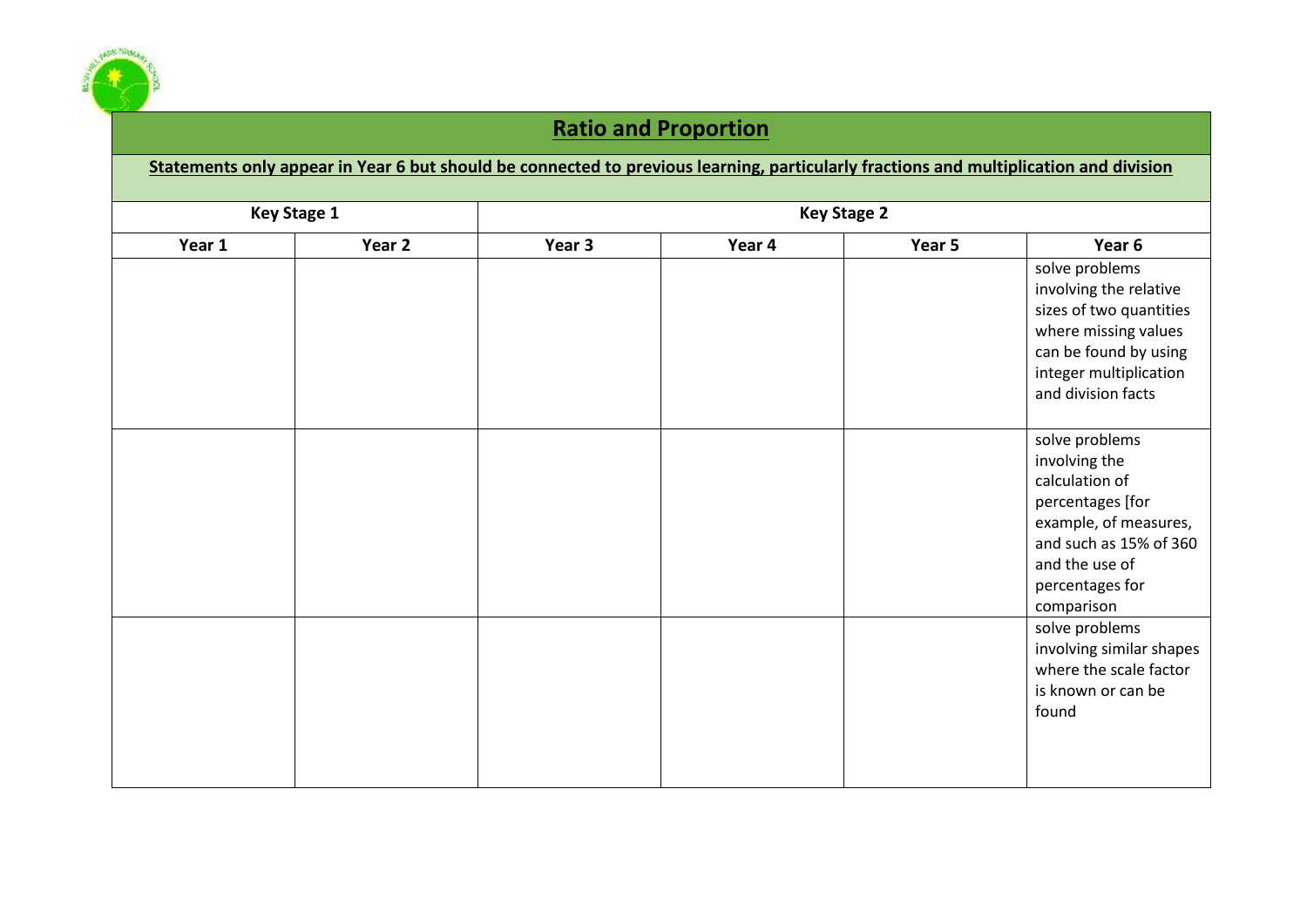|  |  |  | solve problems           |
|--|--|--|--------------------------|
|  |  |  | involving unequal        |
|  |  |  | sharing and grouping     |
|  |  |  | using knowledge of       |
|  |  |  | fractions and multiples. |
|  |  |  |                          |

**CONTRACTOR** 

**SOLUTION** 

|                                                                                                                                                                                                             | <b>Algebra</b>                                                                                                                                                                                                |                                                                                                                                                                                              |                                                                                                                                                           |                                                                                                                                                                    |                                                     |  |  |  |  |
|-------------------------------------------------------------------------------------------------------------------------------------------------------------------------------------------------------------|---------------------------------------------------------------------------------------------------------------------------------------------------------------------------------------------------------------|----------------------------------------------------------------------------------------------------------------------------------------------------------------------------------------------|-----------------------------------------------------------------------------------------------------------------------------------------------------------|--------------------------------------------------------------------------------------------------------------------------------------------------------------------|-----------------------------------------------------|--|--|--|--|
|                                                                                                                                                                                                             |                                                                                                                                                                                                               |                                                                                                                                                                                              |                                                                                                                                                           |                                                                                                                                                                    |                                                     |  |  |  |  |
|                                                                                                                                                                                                             | <b>Key Stage 1</b>                                                                                                                                                                                            |                                                                                                                                                                                              |                                                                                                                                                           | <b>Key Stage 2</b>                                                                                                                                                 |                                                     |  |  |  |  |
| Year 1                                                                                                                                                                                                      | Year 2                                                                                                                                                                                                        | Year 3                                                                                                                                                                                       | Year 4                                                                                                                                                    | Year 5                                                                                                                                                             | Year 6                                              |  |  |  |  |
| solve one-step<br>problems that involve<br>addition and<br>subtraction, using<br>concrete objects and<br>pictorial<br>representations, and<br>missing number<br>problems such as $7 = 2$<br>-9 (copied from | Recognise and use the<br>inverse relationship<br>between addition and<br>subtraction and use<br>this to check<br>calculations and<br>missing number<br>problems. (copied from<br>Addition and<br>Subtraction) | Solve problems<br>including missing<br>number problems,<br>using number facts,<br>place value, and more<br>complex addition and<br>subtraction. (copied<br>from Addition and<br>Subtraction) | Perimeter can be<br>expressed algebraically<br>as $2(a + b)$ where a and<br>b are the dimensions in<br>the same unit. (Copied<br>from NSG<br>measurement) | Use the properties of<br>rectangles to deduce<br>related facts and find<br>missing lengths and<br>angles (copied from<br><b>Geometry: Properties</b><br>of Shapes) | Express missing<br>number problems<br>algebraically |  |  |  |  |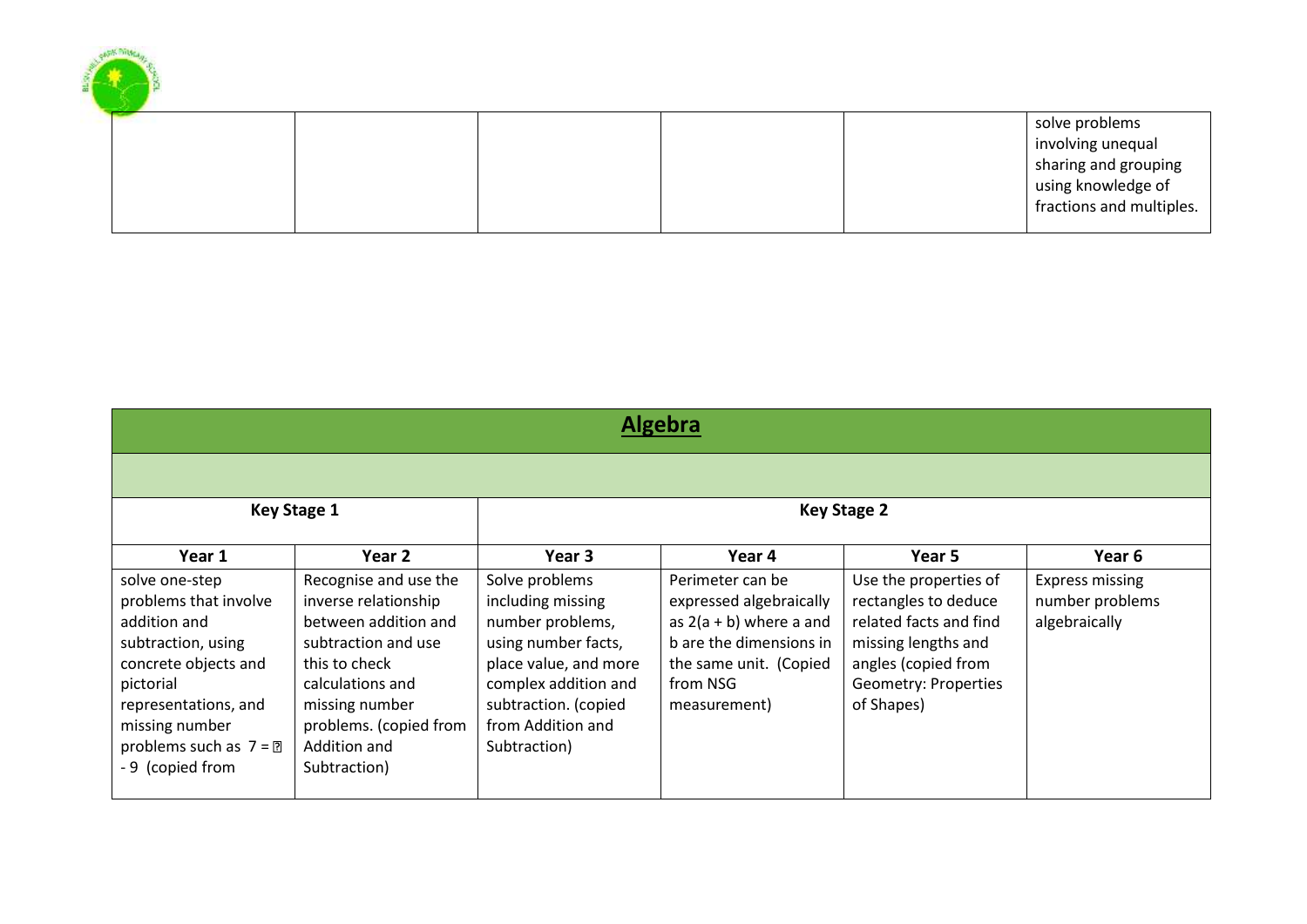

| <b>Addition and</b><br>Subtraction)                                                                                                                                                                        | recall and use addition<br>and subtraction facts to<br>20 fluently, and derive<br>and use related facts<br>up to 100 (copied from<br>Addition and<br>Subtraction) | solve problems,<br>including missing<br>number problems,<br>involving multiplication<br>and division, including<br>integer scaling (copied<br>from Multiplication and<br>Division) |  | find pairs of numbers<br>that satisfy number<br>sentences involving<br>two unknowns                                  |
|------------------------------------------------------------------------------------------------------------------------------------------------------------------------------------------------------------|-------------------------------------------------------------------------------------------------------------------------------------------------------------------|------------------------------------------------------------------------------------------------------------------------------------------------------------------------------------|--|----------------------------------------------------------------------------------------------------------------------|
| represent and use<br>number bonds and<br>related subtraction<br>facts within 20 (copied<br>from Addition and<br><b>Subtraction</b>                                                                         | compare and sequence<br>intervals of time<br>(copied from<br>Measurement)                                                                                         |                                                                                                                                                                                    |  | enumerate all<br>possibilities of<br>combinations of two<br>variables<br>Use simple formulae                         |
| sequence events in<br>chronological order<br>using language such as:<br>before and after, next,<br>first, today, yesterday,<br>tomorrow, morning,<br>afternoon and evening<br>(copied from<br>Measurement) | order and arrange<br>combinations of<br>mathematical objects<br>in patterns (copied<br>from Geometry:<br>position and direction)                                  |                                                                                                                                                                                    |  | recognise when it is<br>possible to use<br>formulae for area and<br>volume of shapes<br>(copied from<br>Measurement) |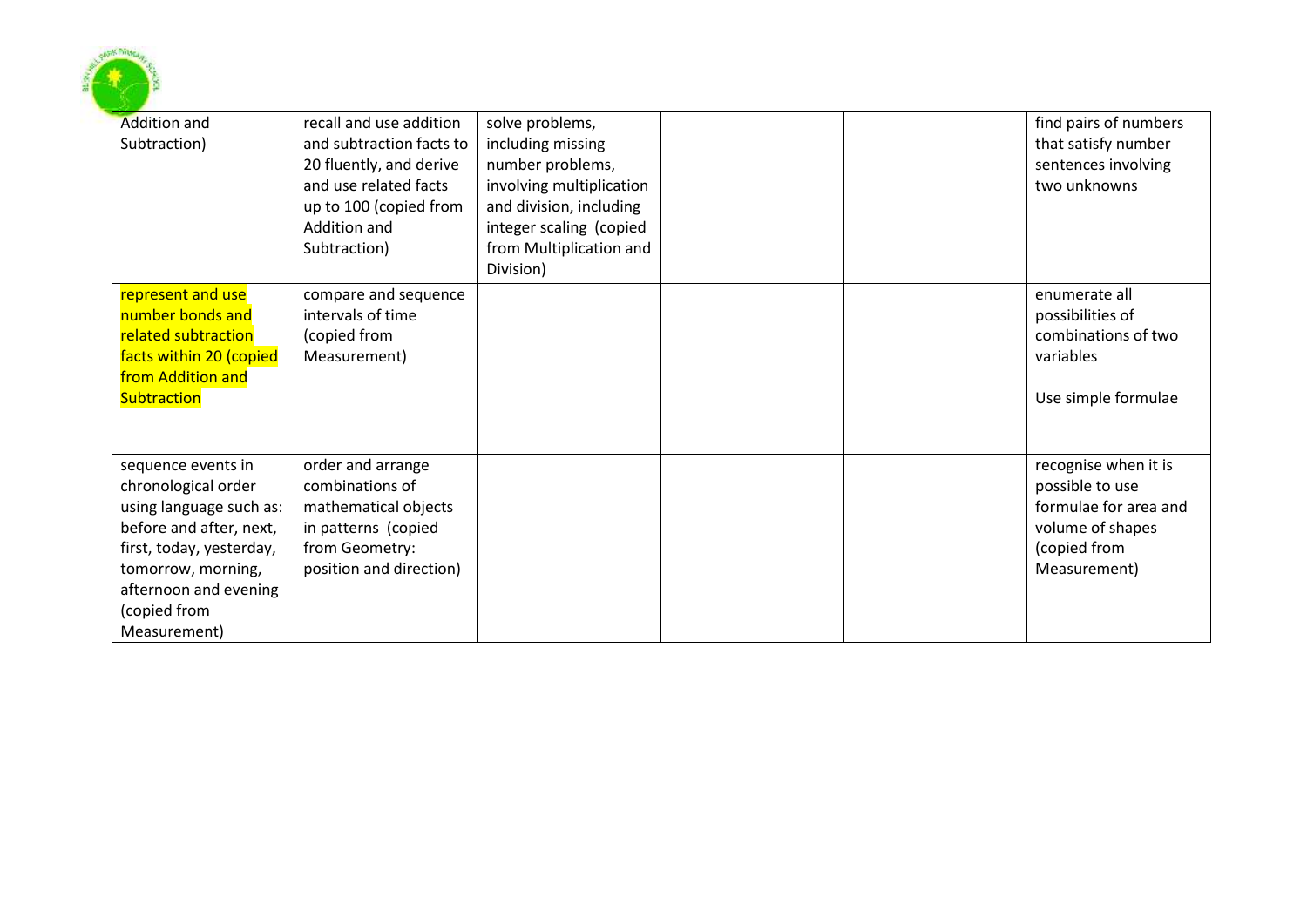|                                                                                                                                                                                                                                 |                                                                                                                                       |                                                                                                                                                |                                                                                       |                                                                                         | generate and describe<br>linear number<br>sequences                                                                              |
|---------------------------------------------------------------------------------------------------------------------------------------------------------------------------------------------------------------------------------|---------------------------------------------------------------------------------------------------------------------------------------|------------------------------------------------------------------------------------------------------------------------------------------------|---------------------------------------------------------------------------------------|-----------------------------------------------------------------------------------------|----------------------------------------------------------------------------------------------------------------------------------|
|                                                                                                                                                                                                                                 |                                                                                                                                       |                                                                                                                                                |                                                                                       |                                                                                         |                                                                                                                                  |
|                                                                                                                                                                                                                                 |                                                                                                                                       |                                                                                                                                                | $Geometry - Properties of shape$                                                      |                                                                                         |                                                                                                                                  |
|                                                                                                                                                                                                                                 |                                                                                                                                       |                                                                                                                                                |                                                                                       |                                                                                         |                                                                                                                                  |
|                                                                                                                                                                                                                                 | <b>Key Stage 1</b>                                                                                                                    |                                                                                                                                                |                                                                                       | <b>Key Stage 2</b>                                                                      |                                                                                                                                  |
| Year 1                                                                                                                                                                                                                          | Year 2                                                                                                                                | Year 3                                                                                                                                         | Year 4                                                                                | Year 5                                                                                  | Year 6                                                                                                                           |
| Recognise and name<br>common 2-D and 3-D<br>shapes, including: * 2-<br>D shapes e.g.<br>rectangles (including<br>squares), circles and<br>triangles * 3-D shapes<br>e.g. cuboids (including<br>cubes), pyramids and<br>spheres. | Identify and describe<br>the properties of 2-D<br>shapes, including the<br>number of sides and<br>line symmetry in a<br>vertical line |                                                                                                                                                |                                                                                       |                                                                                         | Recognise, describe<br>and build simple 3-D<br>shapes, including<br>making nets (appears<br>also in Drawing and<br>Constructing) |
|                                                                                                                                                                                                                                 | Identify and describe<br>the properties of 3-D<br>shapes, including the<br>number of edges,<br>vertices and face                      | Draw 2-D shapes and<br>make 3-D shapes using<br>modelling materials;<br>recognise 3-D shapes in<br>different orientations<br>and describe them | Identify lines of<br>symmetry in 2-D<br>shapes presented in<br>different orientations | Identify 3D shapes<br>including cubes and<br>other cuboids, from 2-D<br>representations | Illustrate and name<br>parts of circles,<br>including radius,<br>diameter and<br>circumference and                               |

**ANY PRINCE**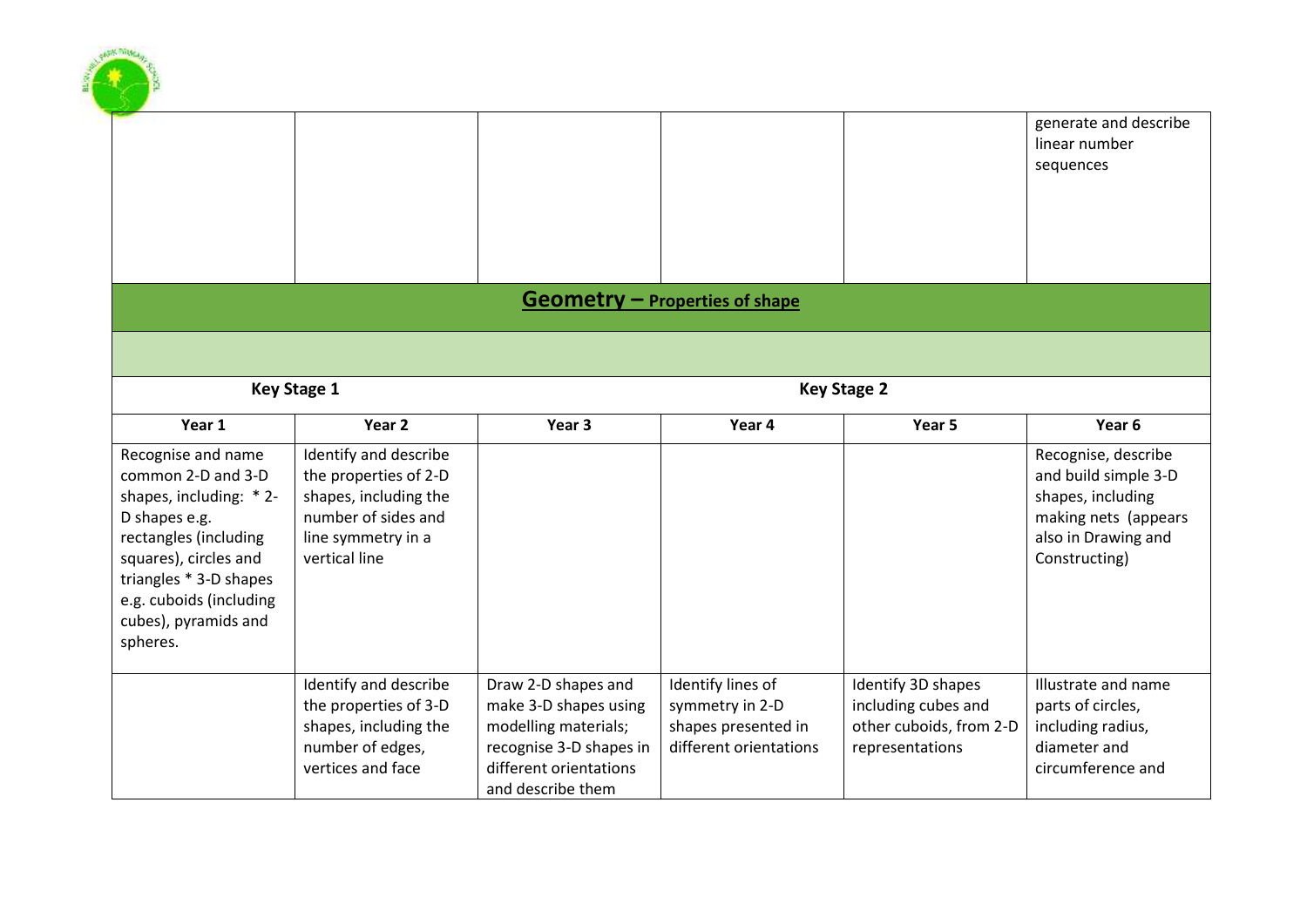

|                                                                                                                                  |                                                                                                                                                                                                                                      |                                                                                                                                   |                                                                                                                | know that the diameter<br>is twice the radius                                                                                                                                 |
|----------------------------------------------------------------------------------------------------------------------------------|--------------------------------------------------------------------------------------------------------------------------------------------------------------------------------------------------------------------------------------|-----------------------------------------------------------------------------------------------------------------------------------|----------------------------------------------------------------------------------------------------------------|-------------------------------------------------------------------------------------------------------------------------------------------------------------------------------|
| Identify 2 -D shapes on<br>the surface of 3-D<br>shapes, [for example, a<br>circle on a cylinder and<br>a triangle on a pyramid] |                                                                                                                                                                                                                                      |                                                                                                                                   | Draw given angles, and<br>measure them in<br>degrees $( o )$                                                   | Draw 2-D shapes using<br>given dimensions and<br>angle                                                                                                                        |
| Compare and sort<br>common 2-D and 3-D<br>shapes and everyday<br>objects                                                         | Recognise angles as a<br>property of shape or a<br>description of a tur                                                                                                                                                              | Complete a simple<br>symmetric figure with<br>respect to a specific<br>line of symmetry                                           | Use the properties of<br>rectangles to deduce<br>related facts and find<br>missing lengths and<br>angles       | Recognise, describe<br>and build simple 3-D<br>shapes, including<br>making nets (appears<br>also in Identifying<br>Shapes and Their<br>Properties                             |
|                                                                                                                                  | Identify right angles,<br>recognise that two<br>right angles make a<br>halfturn, three make<br>three quarters of a turn<br>and four a complete<br>turn; identify whether<br>angles are greater than<br>or less than a right<br>angle | Compare and classify<br>geometric shapes,<br>including quadrilaterals<br>and triangles, based on<br>their properties and<br>sizes | Distinguish between<br>regular and irregular<br>polygons based on<br>reasoning about equal<br>sides and angles | Compare and classify<br>geometric shapes<br>based on their<br>properties and sizes<br>and find unknown<br>angles in any triangles,<br>quadrilaterals, and<br>regular polygons |
|                                                                                                                                  | Identify horizontal and<br>vertical lines and pairs<br>of perpendicular and<br>parallel line                                                                                                                                         | Identify acute and<br>obtuse angles and<br>compare and order<br>angles up to two right<br>angles by size                          | Know angles are<br>measured in degrees:<br>estimate and compare<br>acute, obtuse and<br>reflex angle           | Recognise angles where<br>they meet at a point,<br>are on a straight line, or<br>are vertically opposite,<br>and find missing angles                                          |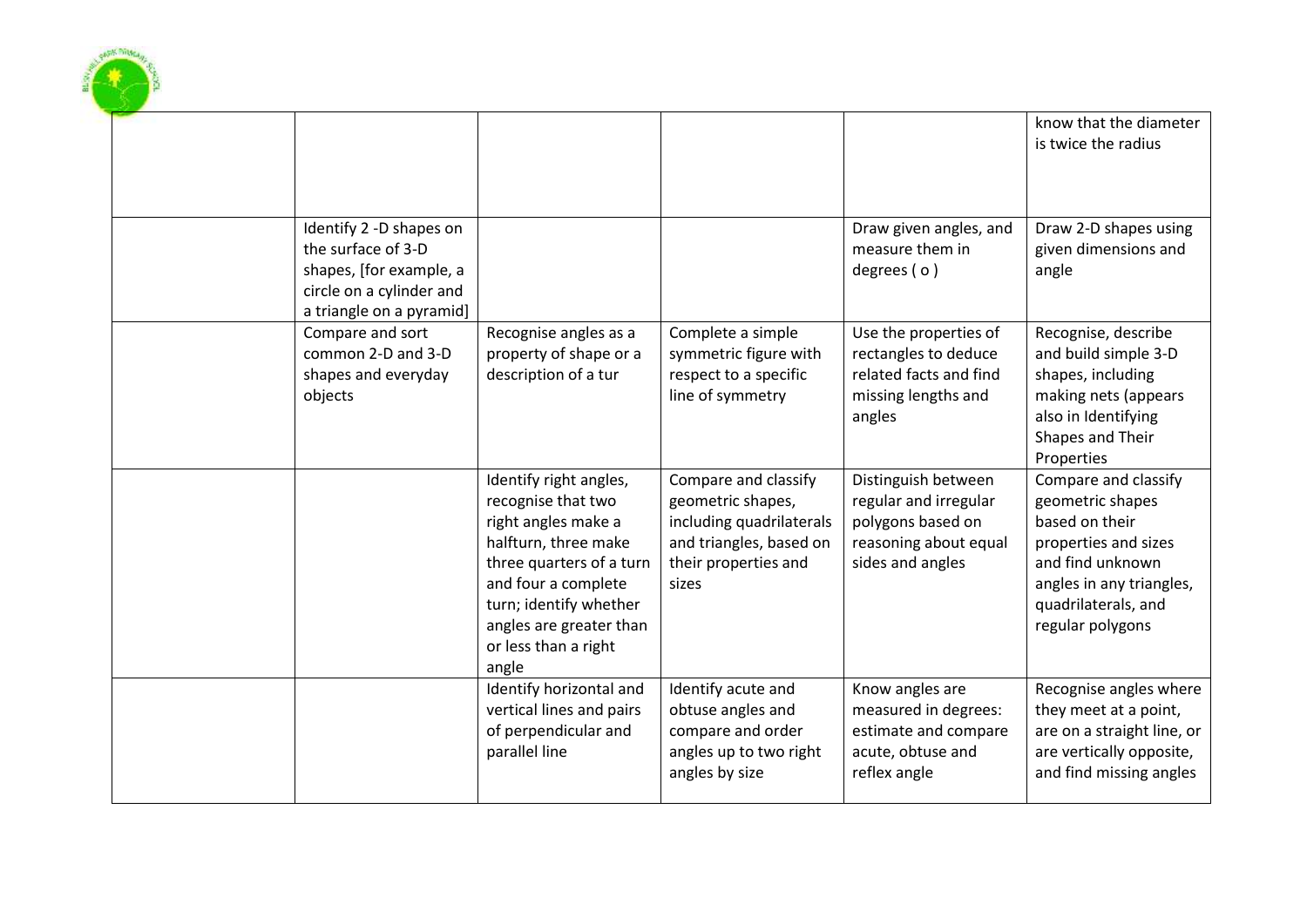|                                                                                                          |                                                                                                                                                                                                                                |        |                                                                             | Identify: * angles at a<br>point and one whole<br>turn (total 360 o) $*$<br>angles at a point on a<br>straight line and 1/2 a<br>turn (total 180 o) $*$<br>other multiples of 90 o                         |                                                                           |
|----------------------------------------------------------------------------------------------------------|--------------------------------------------------------------------------------------------------------------------------------------------------------------------------------------------------------------------------------|--------|-----------------------------------------------------------------------------|------------------------------------------------------------------------------------------------------------------------------------------------------------------------------------------------------------|---------------------------------------------------------------------------|
|                                                                                                          |                                                                                                                                                                                                                                |        | <b>Geometry-Position, Direction and Movement</b>                            |                                                                                                                                                                                                            |                                                                           |
| Key stage 1                                                                                              |                                                                                                                                                                                                                                |        |                                                                             | <b>Key Stage 2</b>                                                                                                                                                                                         |                                                                           |
| Year 1                                                                                                   | Year <sub>2</sub>                                                                                                                                                                                                              | Year 3 | Year 4                                                                      | Year 5                                                                                                                                                                                                     | Year 6                                                                    |
| Describe position,<br>direction and<br>movement, including<br>half, quarter and three-<br>quarter turns. | Use mathematical<br>vocabulary to describe<br>position, direction and<br>movement including<br>movement in a straight<br>line and distinguishing<br>between rotation as a<br>turn and in terms of<br>right angles for quarter, |        | Describe positions on a<br>2-D grid as coordinates<br>in the first quadrant | Identify, describe and<br>represent the position<br>of a shape following a<br>reflection or<br>translation, using the<br>appropriate language,<br>and know that the<br>shape has not changed<br>dimensions | Describe positions on<br>the full coordinate grid<br>(all four quadrants) |

SASK Ditting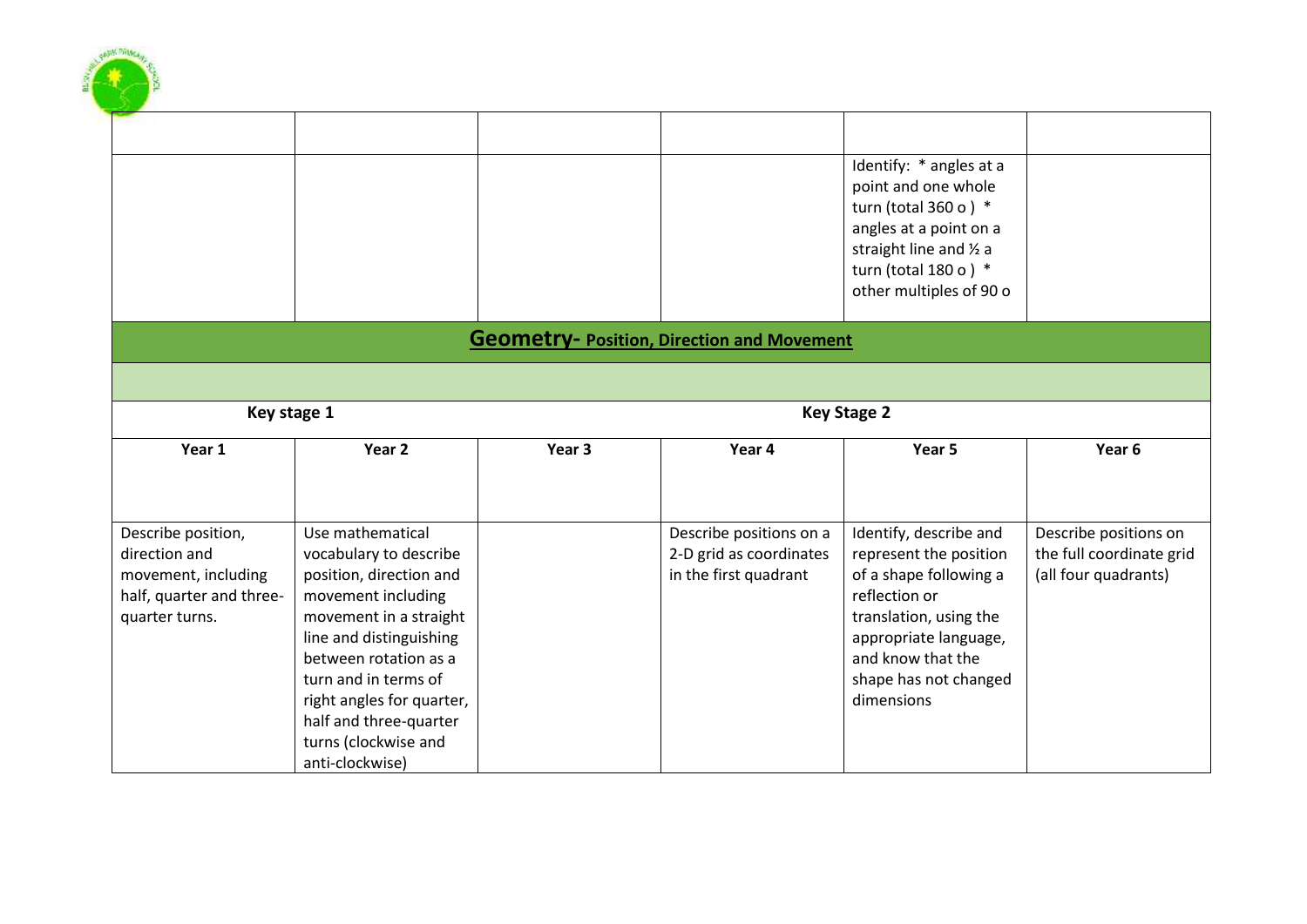

| <b>Measurement</b>                                                                                                                                                                                    |                                                                                                         |                                                                                                                |                                                                                                                                     |                                                                                                                                                                                                           |                                                                                                                                                                                         |  |  |  |  |
|-------------------------------------------------------------------------------------------------------------------------------------------------------------------------------------------------------|---------------------------------------------------------------------------------------------------------|----------------------------------------------------------------------------------------------------------------|-------------------------------------------------------------------------------------------------------------------------------------|-----------------------------------------------------------------------------------------------------------------------------------------------------------------------------------------------------------|-----------------------------------------------------------------------------------------------------------------------------------------------------------------------------------------|--|--|--|--|
|                                                                                                                                                                                                       |                                                                                                         |                                                                                                                |                                                                                                                                     |                                                                                                                                                                                                           |                                                                                                                                                                                         |  |  |  |  |
| <b>Key Stage 1</b><br><b>Key Stage 2</b>                                                                                                                                                              |                                                                                                         |                                                                                                                |                                                                                                                                     |                                                                                                                                                                                                           |                                                                                                                                                                                         |  |  |  |  |
| Year 1                                                                                                                                                                                                | Year 2                                                                                                  | Year 3                                                                                                         | Year 4                                                                                                                              | Year 5                                                                                                                                                                                                    | Year 6                                                                                                                                                                                  |  |  |  |  |
| compare, describe and<br>solve practical<br>problems for: * lengths<br>and heights [e.g.<br>long/short,<br>longer/shorter,<br>tall/short, double/half]<br>* mass/weight [e.g.<br>heavy/light, heavier | Compare and order<br>lengths, mass,<br>volume/capacity and<br>record the results using<br>$> x <$ and = | Compare durations of<br>events, for example to<br>calculate the time<br>taken by particular<br>events or tasks | Estimate, compare and<br>calculate different<br>measures, including<br>money in pounds and<br>pence (also included in<br>Measuring) | Calculate and compare<br>the area of squares and<br>rectangles including<br>using standard units,<br>square centimetres (cm<br>2) and square metres<br>(m 2) and estimate the<br>area of irregular shapes | Calculate, estimate and<br>compare volume of<br>cubes and cuboids<br>using standard units,<br>including centimetre<br>cubed (cm 3) and cubic<br>metres (m 3), and<br>extending to other |  |  |  |  |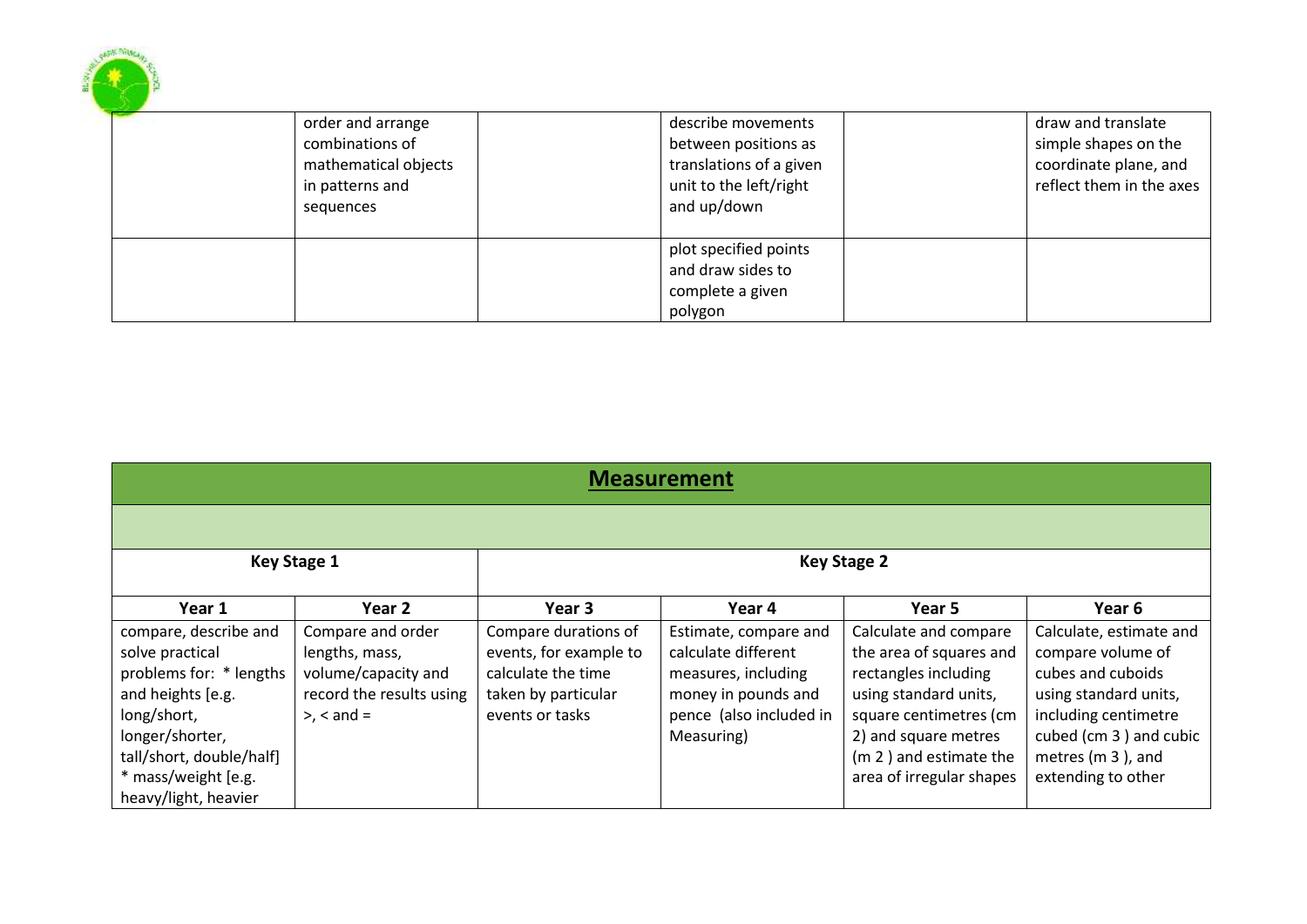

| than, lighter than] *<br>capacity and volume<br>[e.g. full/empty, more<br>than, less than, half,<br>half full, quarter] *<br>time [e.g. quicker,<br>slower, earlier, later] |                                                                                                                                                                                                                                              |                                                                                                                                                                                                                                                                                             |                                                                                                                                    | (also included in<br>measuring)<br>Estimate volume (e.g.<br>using 1 cm 3 blocks to<br>build cubes and<br>cuboids) and capacity<br>(e.g. using water)       | units such as mm 3 and<br>km <sub>3</sub>                                                                                                                                                            |
|-----------------------------------------------------------------------------------------------------------------------------------------------------------------------------|----------------------------------------------------------------------------------------------------------------------------------------------------------------------------------------------------------------------------------------------|---------------------------------------------------------------------------------------------------------------------------------------------------------------------------------------------------------------------------------------------------------------------------------------------|------------------------------------------------------------------------------------------------------------------------------------|------------------------------------------------------------------------------------------------------------------------------------------------------------|------------------------------------------------------------------------------------------------------------------------------------------------------------------------------------------------------|
| sequence events in<br>chronological order<br>using language [e.g.<br>before and after, next,<br>first, today, yesterday,<br>tomorrow, morning,<br>afternoon and evening]    | compare and sequence<br>intervals of time                                                                                                                                                                                                    | estimate and read time<br>with increasing<br>accuracy to the nearest<br>minute; record and<br>compare time in terms<br>of seconds, minutes,<br>hours and o'clock; use<br>vocabulary such as<br>a.m./p.m., morning,<br>afternoon, noon and<br>midnight (appears also<br>in Telling the Time) | Estimate, compare and<br>calculate different<br>measures, including<br>money in pounds and<br>pence (appears also in<br>Comparing) | Use all four operations<br>to solve problems<br>involving measure (e.g.<br>length, mass, volume,<br>money) using decimal<br>notation including<br>scaling. | Solve problems<br>involving the<br>calculation and<br>conversion of units of<br>measure, using decimal<br>notation up to three<br>decimal places where<br>appropriate (appears<br>also in Converting |
| measure and begin to<br>record the following: *<br>lengths and heights *<br>mass/weight *<br>capacity and volume *<br>time (hours, minutes,<br>seconds)                     | choose and use<br>appropriate standard<br>units to estimate and<br>measure length/height<br>in any direction<br>$(m/cm)$ ; mass $(kg/g)$ ;<br>temperature (°C);<br>capacity (litres/ml) to<br>the nearest appropriate<br>unit, using rulers, | measure, compare, add<br>and subtract: lengths<br>(m/cm/mm); mass<br>$(kg/g)$ ; volume/capacity<br>$\frac{1}{m}$                                                                                                                                                                            | measure and calculate<br>the perimeter of a<br>rectilinear figure<br>(including squares) in<br>centimetres and metres              | measure and calculate<br>the perimeter of<br>composite rectilinear<br>shapes in centimetres<br>and metres                                                  | recognise that shapes<br>with the same areas<br>can have different<br>perimeters and vice<br>versa                                                                                                   |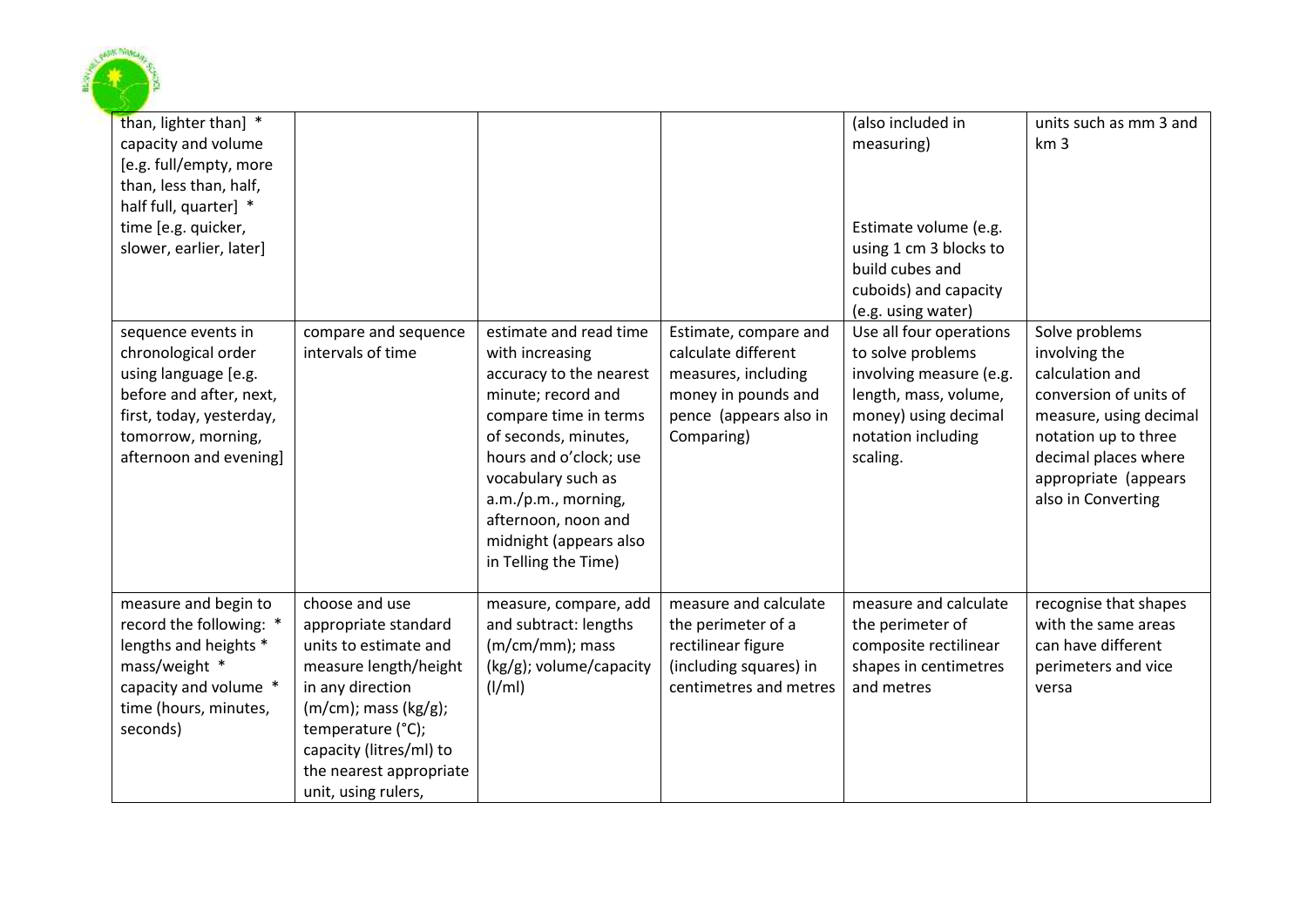

|                                                                                     | scales, thermometers<br>and measuring vessels                                                                                                                                                                                           |                                               |                                                                                                                                                                                           |                                                                                                                                                                                                                                                                                                                                                                              |                                                                                                                                                                                                                                                                                                                                                                                 |
|-------------------------------------------------------------------------------------|-----------------------------------------------------------------------------------------------------------------------------------------------------------------------------------------------------------------------------------------|-----------------------------------------------|-------------------------------------------------------------------------------------------------------------------------------------------------------------------------------------------|------------------------------------------------------------------------------------------------------------------------------------------------------------------------------------------------------------------------------------------------------------------------------------------------------------------------------------------------------------------------------|---------------------------------------------------------------------------------------------------------------------------------------------------------------------------------------------------------------------------------------------------------------------------------------------------------------------------------------------------------------------------------|
| recognise and know the<br>value of different<br>denominations of coins<br>and notes | find different<br>combinations of coins<br>that equal the same<br>amounts of money<br>solve simple problems<br>in a practical context<br>involving addition and<br>subtraction of money<br>of the same unit,<br>including giving change | measure the perimeter<br>of simple 2-D shapes | find the area of<br>rectilinear shapes by<br>counting squares<br>Read, write and convert<br>time between analogue<br>and digital 12 and 24-<br>hour clocks (appears<br>also in Converting | calculate and compare<br>the area of squares and<br>rectangles including<br>using standard units,<br>square centimetres (cm<br>2) and square metres<br>(m 2) and estimate the<br>area of irregular shapes<br>Recognise and use<br>square numbers and<br>cube numbers, and the<br>notation for squared (2<br>and cubed (3)<br>(copied from<br>Multiplication and<br>Division) | calculate the area of<br>parallelograms and<br>triangles<br>calculate, estimate and<br>compare volume of<br>cubes and cuboids<br>using standard units,<br>including cubic<br>centimetres (cm 3) and<br>cubic metres (m 3),<br>and extending to other<br>units [e.g. mm 3 and<br>km 3 ].<br>Recognise when it is<br>possible to use<br>formulae for area and<br>volume of shapes |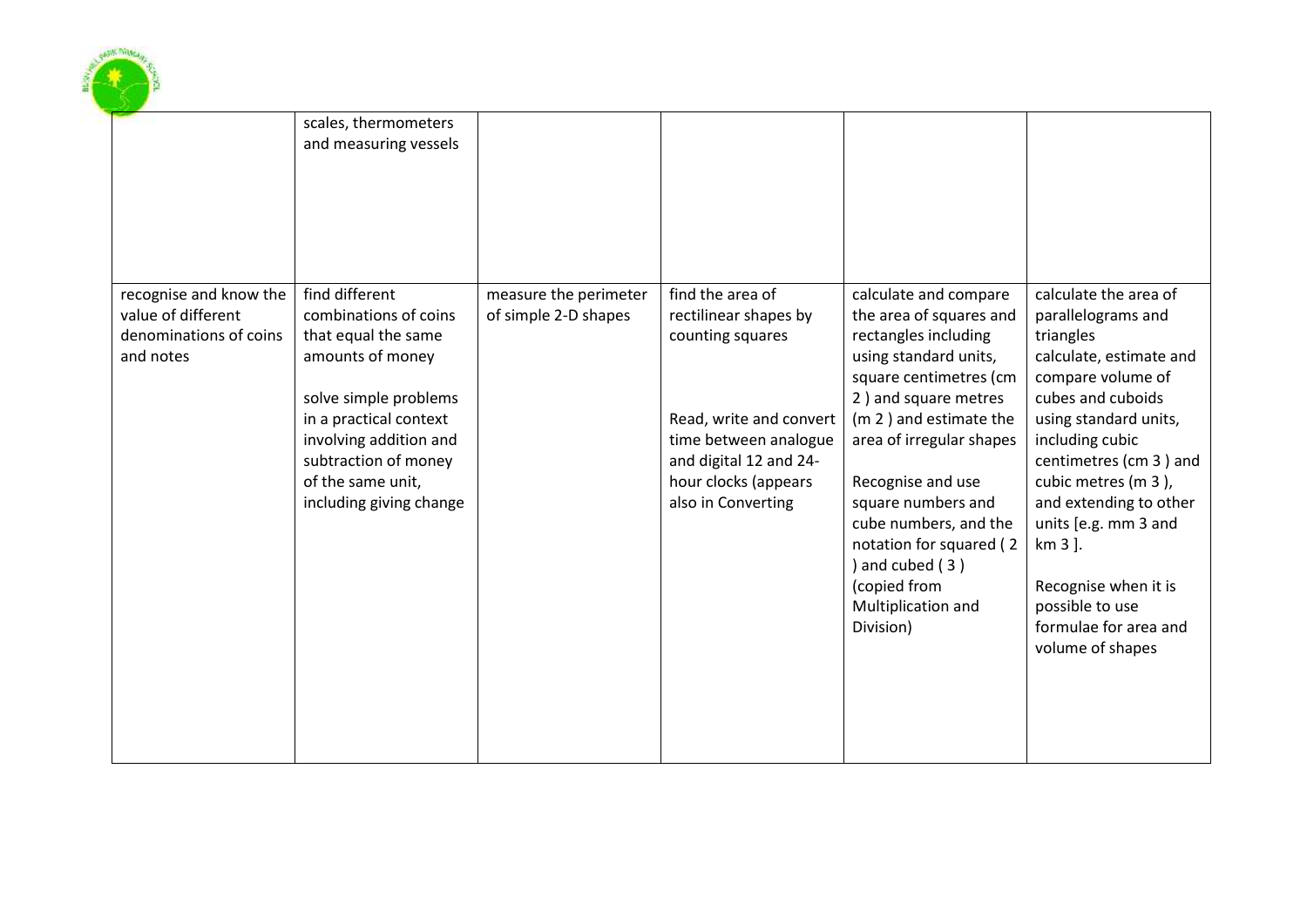

| tell the time to the<br>hour and half past the<br>hour and draw the<br>hands on a clock face<br>to show these times. | know the number of<br>minutes in an hour and<br>the number of hours in<br>a day. (appears also in<br>Converting)                                      | Add and subtract<br>amounts of money to<br>give change, using both<br>£ and p in practical<br>contexts                                                                                                                                                                                                 | solve problems<br>involving converting<br>from hours to minutes;<br>minutes to seconds;<br>years to months; weeks<br>to days (appears also<br>in Converting | solve problems<br>involving converting<br>between units of time                                                                                                                             | Use, read, write and<br>convert between<br>standard units,<br>converting<br>measurements of<br>length, mass, volume<br>and time from a smaller<br>unit of measure to a<br>larger unit, and vice<br>versa, using decimal<br>notation to up to three<br>decimal places |
|----------------------------------------------------------------------------------------------------------------------|-------------------------------------------------------------------------------------------------------------------------------------------------------|--------------------------------------------------------------------------------------------------------------------------------------------------------------------------------------------------------------------------------------------------------------------------------------------------------|-------------------------------------------------------------------------------------------------------------------------------------------------------------|---------------------------------------------------------------------------------------------------------------------------------------------------------------------------------------------|----------------------------------------------------------------------------------------------------------------------------------------------------------------------------------------------------------------------------------------------------------------------|
| Recognise and use<br>language relating to<br>dates, including days of<br>the week, weeks,<br>months and years        | Tell and write the time<br>to five minutes,<br>including quarter<br>past/to the hour and<br>draw the hands on a<br>clock face to show<br>these times. | estimate and read time<br>with increasing<br>accuracy to the nearest<br>minute; record and<br>compare time in terms<br>of seconds, minutes,<br>hours and o'clock; use<br>vocabulary such as<br>a.m./p.m., morning,<br>afternoon, noon and<br>midnight (appears also<br>in Comparing and<br>Estimating) | Convert between<br>different units of<br>measure (e.g. kilometre<br>to metre: Hour to<br>minute)                                                            | convert between<br>different units of metric<br>measure (e.g. kilometre<br>and metre; centimetre<br>and metre; centimetre<br>and millimetre; gram<br>and kilogram; litre and<br>millilitre) | solve problems<br>involving the<br>calculation and<br>conversion of units of<br>measure, using decimal<br>notation up to three<br>decimal places where<br>appropriate (appears<br>also in Measuring and<br>Calculating)                                              |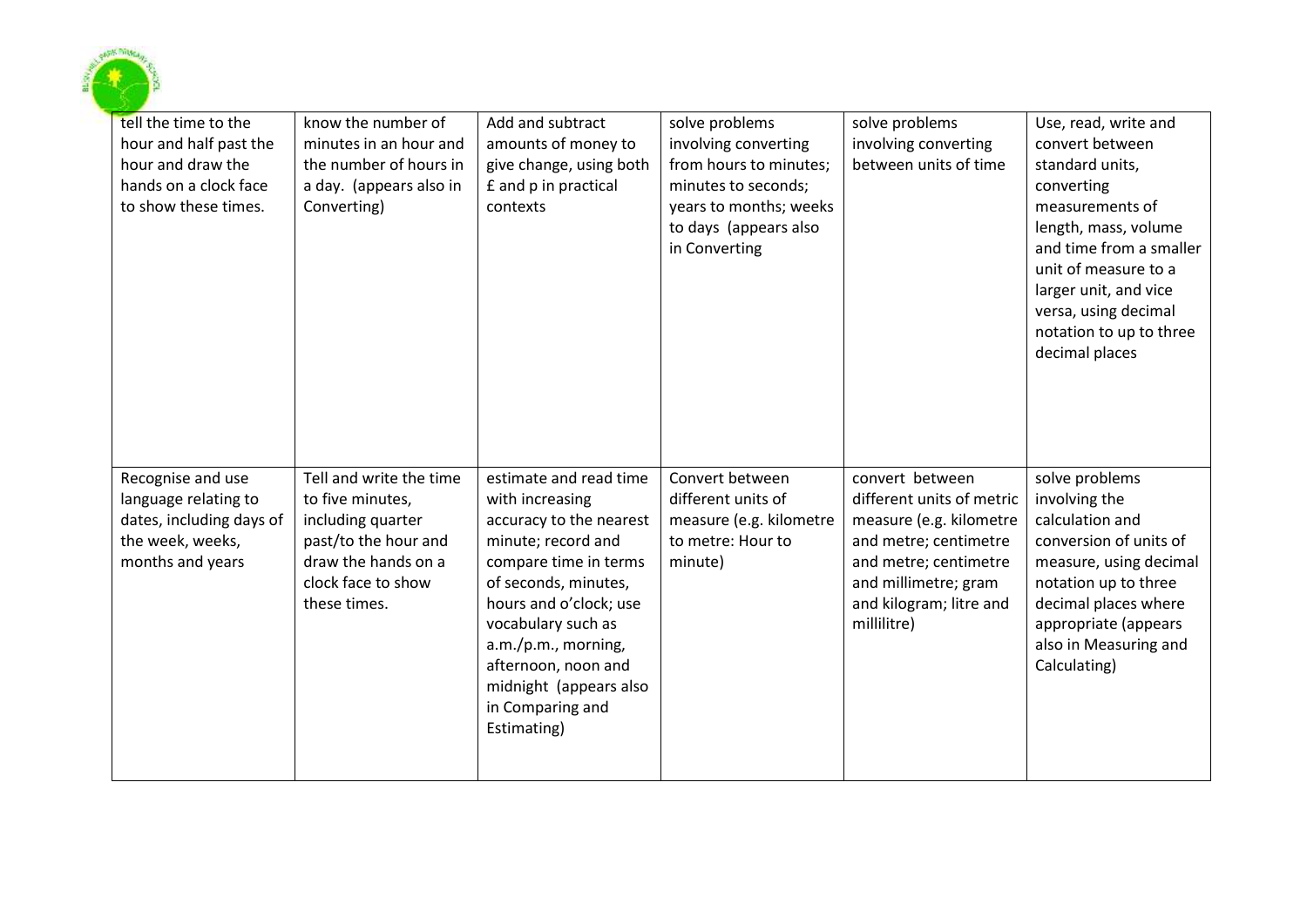

|                                                                                     | know the number of<br>minutes in an hour and<br>the number of hours in<br>a day. (appears also in<br>Converting       | Tell and write the time<br>from an analogue clock,<br>including using Roman<br>numerals from I to XII,<br>and 12-hour and 24-<br>hour clocks | read, write and convert<br>time between analogue<br>and digital 12 and 24-<br>hour clocks (appears<br>also in Converting)                                          | solve problems<br>involving converting<br>between units of time                                                                                                                                                                                                                                          | Convert between miles<br>and kilometres                                              |
|-------------------------------------------------------------------------------------|-----------------------------------------------------------------------------------------------------------------------|----------------------------------------------------------------------------------------------------------------------------------------------|--------------------------------------------------------------------------------------------------------------------------------------------------------------------|----------------------------------------------------------------------------------------------------------------------------------------------------------------------------------------------------------------------------------------------------------------------------------------------------------|--------------------------------------------------------------------------------------|
|                                                                                     | know the number of<br>minutes in an hour and<br>the number of hours in<br>a day. (appears also in<br>Telling the Time | Know the number of<br>seconds in a minute<br>and the number of days<br>in each month, year<br>and leap year                                  | solve problems<br>involving converting<br>from hours to minutes;<br>minutes to seconds;<br>years to months; weeks<br>to days (appears also in<br>Telling the Time) | understand and use<br>equivalences between<br>metric units and<br>common imperial units<br>such as inches, pounds<br>and pints                                                                                                                                                                           | Recognise when it is<br>possible to use<br>formulae for area and<br>volume of shapes |
| Recognise and know<br>the value of different<br>denominations of coins<br>and notes | Recognise and use<br>symbols for pounds (£)<br>and pence (p); combine<br>amounts to make a<br>particular value        | Add and subtract<br>amounts of money to<br>give change, using both<br>£ and p in practical<br>contexts                                       |                                                                                                                                                                    |                                                                                                                                                                                                                                                                                                          | calculate the area of<br>parallelograms and<br>triangles                             |
|                                                                                     | find different<br>combinations of coins<br>that equal the same<br>amounts of money                                    |                                                                                                                                              | find the area of<br>rectilinear shapes by<br>counting squares                                                                                                      | calculate and compare<br>the area of squares and<br>rectangles including<br>using standard units,<br>square centimetres (cm<br>2) and square metres<br>(m 2) and estimate the<br>area of irregular shapes<br>recognise and use<br>square numbers and<br>cube numbers, and the<br>notation for squared (2 |                                                                                      |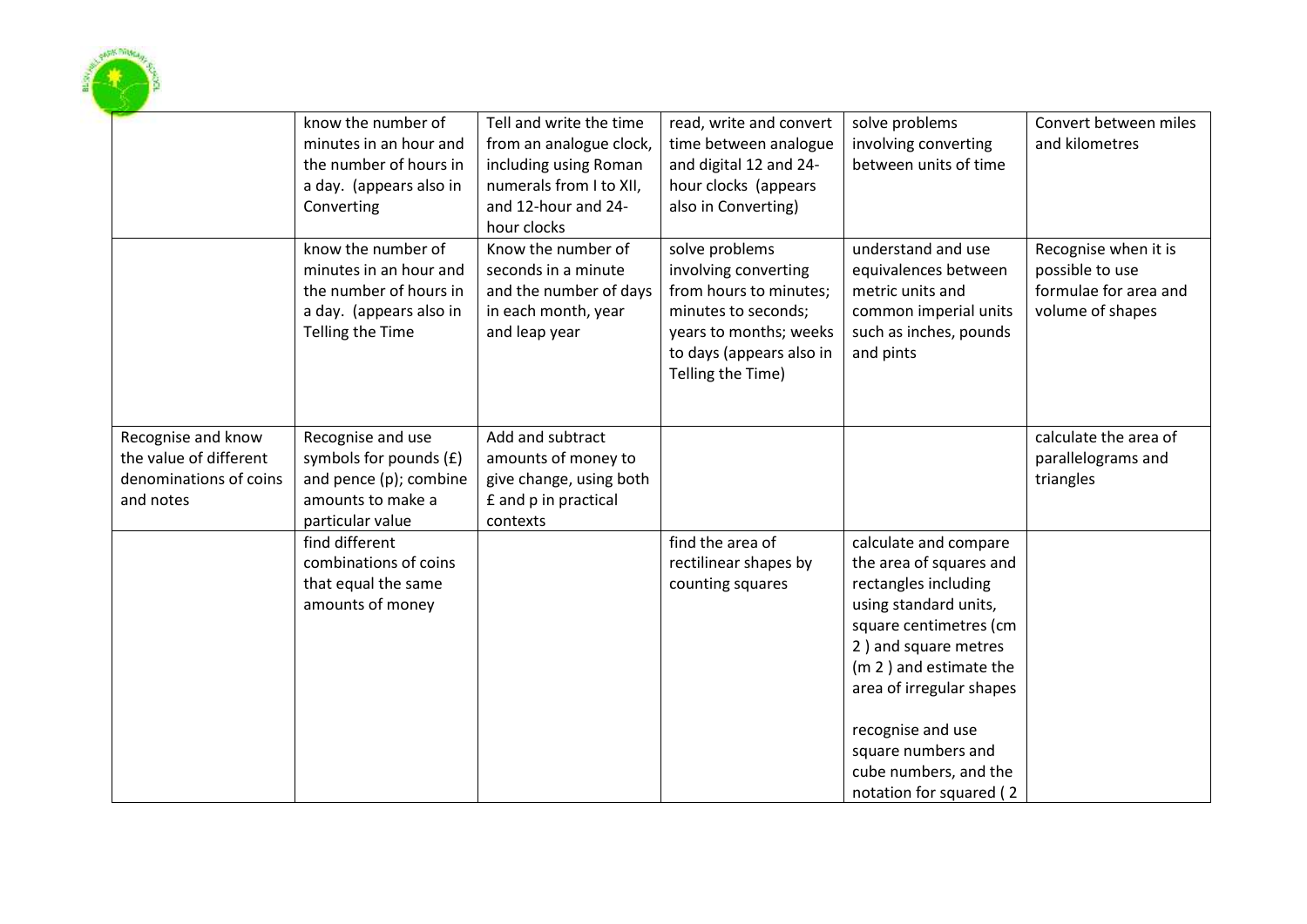

|                                             |                                                                                                                                                   |                                                  |                                                 | and cubed (3)<br>(copied from<br>Multiplication and<br>Division) |                                                                                                                                                                                                             |
|---------------------------------------------|---------------------------------------------------------------------------------------------------------------------------------------------------|--------------------------------------------------|-------------------------------------------------|------------------------------------------------------------------|-------------------------------------------------------------------------------------------------------------------------------------------------------------------------------------------------------------|
|                                             | solve simple problems<br>in a practical context<br>involving addition and<br>subtraction of money<br>of the same unit,<br>including giving change |                                                  |                                                 |                                                                  | calculate, estimate and<br>compare volume of<br>cubes and cuboids<br>using standard units,<br>including cubic<br>centimetres (cm 3) and<br>cubic metres (m 3),<br>and extending to other<br>units [e.g. mm] |
| Tell the time to the                        | Tell and write the time                                                                                                                           | Tell and write the time                          | Read, write and convert                         | solve problems                                                   |                                                                                                                                                                                                             |
| hour and half past the<br>hour and draw the | to five minutes,<br>including quarter                                                                                                             | from an analogue clock,<br>including using Roman | time between analogue<br>and digital 12 and 24- | involving converting<br>between units of time                    |                                                                                                                                                                                                             |
| hands on a clock face                       | past/to the hour and                                                                                                                              | numerals from I to XII,                          | hour clocks (appears                            |                                                                  |                                                                                                                                                                                                             |
| to show these times.                        | draw the hands on a                                                                                                                               | and 12-hour and 24-                              | also in Converting)                             |                                                                  |                                                                                                                                                                                                             |
|                                             | clock face to show                                                                                                                                | hour clocks                                      |                                                 |                                                                  |                                                                                                                                                                                                             |
|                                             | these times.                                                                                                                                      |                                                  |                                                 |                                                                  |                                                                                                                                                                                                             |
| Recognise and use                           | know the number of                                                                                                                                | estimate and read time                           | solve problems                                  |                                                                  | Use, read, write and                                                                                                                                                                                        |
| language relating to                        | minutes in an hour and                                                                                                                            | with increasing                                  | involving converting                            |                                                                  | convert between                                                                                                                                                                                             |
| dates, including days of                    | the number of hours in                                                                                                                            | accuracy to the nearest                          | from hours to minutes;                          |                                                                  | standard units,                                                                                                                                                                                             |
| the week, weeks,                            | a day. (appears also in                                                                                                                           | minute; record and                               | minutes to seconds;                             |                                                                  | converting                                                                                                                                                                                                  |
| months and years                            | Converting                                                                                                                                        | compare time in terms                            | years to months; weeks                          |                                                                  | measurements of                                                                                                                                                                                             |
|                                             |                                                                                                                                                   | of seconds, minutes,                             | to days (appears also                           |                                                                  | length, mass, volume                                                                                                                                                                                        |
|                                             |                                                                                                                                                   | hours and o'clock; use                           | in Converting)                                  |                                                                  | and time from a smaller                                                                                                                                                                                     |
|                                             |                                                                                                                                                   | vocabulary such as                               |                                                 |                                                                  | unit of measure to a                                                                                                                                                                                        |
|                                             |                                                                                                                                                   | a.m./p.m., morning,                              |                                                 |                                                                  | larger unit, and vice                                                                                                                                                                                       |
|                                             |                                                                                                                                                   | afternoon, noon and                              |                                                 |                                                                  | versa, using decimal                                                                                                                                                                                        |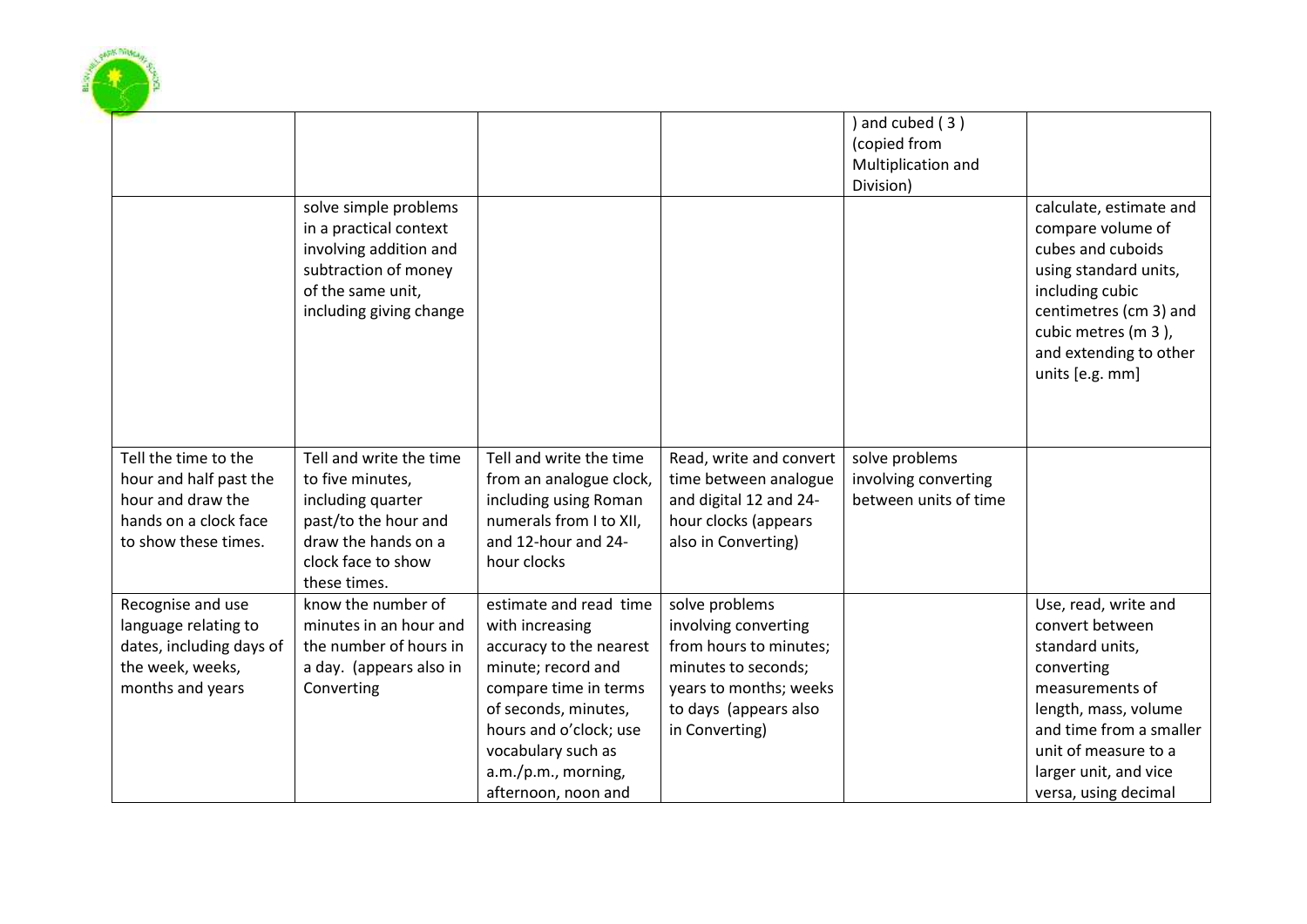

|  |                                                                        | midnight (appears also<br>in Comparing and<br>Estimating)      |                                                                                                                                                                    |                                                                                                                                             | notation to up to three<br>decimal places                                                                                                                                            |
|--|------------------------------------------------------------------------|----------------------------------------------------------------|--------------------------------------------------------------------------------------------------------------------------------------------------------------------|---------------------------------------------------------------------------------------------------------------------------------------------|--------------------------------------------------------------------------------------------------------------------------------------------------------------------------------------|
|  | know the number of<br>minutes in an hour and                           | Know the number of<br>seconds in a minute                      | Convert between<br>different units of                                                                                                                              | Convert between<br>different units of metric                                                                                                | Solve problems<br>involving the                                                                                                                                                      |
|  | the number of hours in<br>a day. (appears also in<br>Telling the Time) | and the number of days<br>in each month, year<br>and leap year | measure (e.g. kilometre<br>to metre; hour to<br>minute)                                                                                                            | measure (e.g. kilometre<br>and metre; centimetre<br>and metre; centimetre<br>and millimetre; gram<br>and kilogram; litre and<br>millilitre) | calculation and<br>conversion of units of<br>measure, using decimal<br>notation up to three<br>decimal places where<br>appropriate (appears<br>also in Measuring and<br>Calculating) |
|  |                                                                        |                                                                |                                                                                                                                                                    |                                                                                                                                             |                                                                                                                                                                                      |
|  |                                                                        |                                                                | read, write and convert<br>time between analogue<br>and digital 12 and 24-<br>hour clocks (appears<br>also in Converting)                                          | solve problems<br>involving converting<br>between units of time                                                                             | Convert between miles<br>and kilometres                                                                                                                                              |
|  |                                                                        |                                                                | solve problems<br>involving converting<br>from hours to minutes;<br>minutes to seconds;<br>years to months; weeks<br>to days (appears also<br>in Telling the Time) | Understand and use<br>equivalences between<br>metric units and<br>common imperial units<br>such as inches, pounds<br>and pints              |                                                                                                                                                                                      |